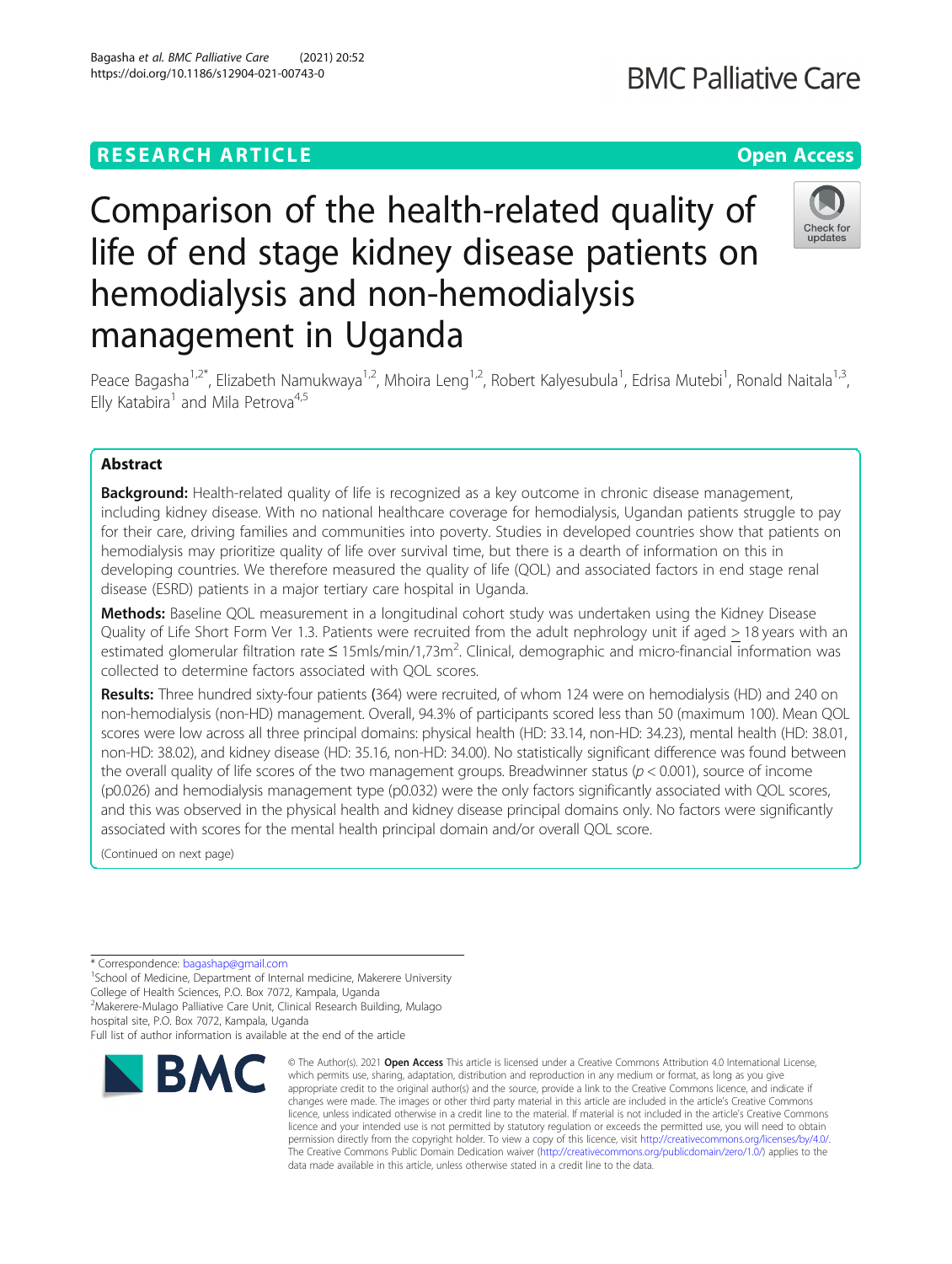#### (Continued from previous page)

**Conclusion:** The quality of life of Ugandan patients with ESRD has been found to be lower across all three domains of the Kidney Disease Quality of Life Short Form than reported anywhere in the world, with no difference observed between the non-HD and HD management groups. Interventions targeting all domains of QOL are needed among patients with ESRD in Uganda and, potentially, in other resource limited settings.

Keywords: Quality of life [MeSH], Kidney failure, Chronic [MeSH], Palliative care [MeSH], Renal Dialysis [MeSH], Developing countries [MeSH], Resource limited setting, Low and middle income countries, LMIC

#### Background

The World Health Organization (WHO) defines quality of life (QOL) as "an individual's perception of their position in life in the context of the culture and value systems in which they live and in relation to their goals, expectations, standards and concerns" [[1\]](#page-10-0). In developed world settings, various studies have demonstrated that QOL is an independent predictor of both hospitalizations and mortality [\[2](#page-10-0)–[4\]](#page-10-0). Therefore slowing deterioration or increasing quality of life has progressively become a key outcome of successful disease management, including end stage kidney disease (ESRD).

The global burden of kidney disease is increasing, with incidence in the past three decades rising by 88% (11 to 21 million), prevalence by 87% (147 to 275 million), death by 98% (0.6 to 1.2 million) and disability adjusted life years by 62% [\[5](#page-10-0)]. The leading drivers for this have been the global increase in non-communicable diseases, particularly Diabetes Mellitus and Hypertension [[5\]](#page-10-0). Resource-limited settings in Africa, Asia and Latin America [[5](#page-10-0)] face the greatest burden of the global increase in chronic kidney disease (CKD) due to the double burden of communicable and non-communicable disease. In these settings, diarrheal diseases, malaria and HIV are additional important contributors to chronic kidney disease burden [[6](#page-10-0), [7](#page-10-0)]. In 2017, CKD caused more deaths globally than did HIV or tuberculosis [[8](#page-10-0)].

In contrast to epidemiological patterns observed in resource-rich settings, chronic kidney disease incidence in resource-limited settings peaks in adolescents and young adults, further limiting economic productivity in an environment which is already little equipped to handle the disease [[5\]](#page-10-0). Without medical management, chronic kidney disease typically progresses to ESRD [\[9](#page-11-0)–[11](#page-11-0)]. In resource-limited settings, poor health seeking behaviors and lack of specialist care for renal disease mean that the majority of patients present for the first time having already developed ESRD [\[12,](#page-11-0) [13](#page-11-0)]. In Uganda, the prevalence of chronic kidney disease has been found to vary from 0.7 to 21.4% in community studies [\[14,](#page-11-0) [15](#page-11-0)] while 51% of patients attending a tertiary renal clinic had ESRD, with only 9% in stage 1 CKD [[16](#page-11-0)].

Worldwide, the quality of life of patients with ESRD is typically poor [[17,](#page-11-0) [18\]](#page-11-0). In resource-rich settings,

treatment for patients with ESRD includes hemodialysis (HD), peritoneal dialysis and kidney transplantation [\[19](#page-11-0)]. These treatments, in addition to supportive care, such as access to nutritional support, psychosocial supports, spiritual support and optimal medical management of co-morbidities, have been associated with an improved quality of life [[20](#page-11-0)]. In resource-limited settings such as Uganda, where hemodialysis costs at least \$400 USD/ month and renal transplantation is only available abroad for a cost of at least \$30,000 USD [[21,](#page-11-0) [22](#page-11-0)], the majority of patients with ESRD have no access to adequate healthcare due to lack of health insurance or the personal resources to pay for it.

With less than 20 Nephrologists serving a population of over 45 million Ugandans and dialysis units in two out of 134 districts in the country, the majority of patients have limited access to specialized care. Patients who ultimately access HD often receive one or two sessions per week, with very few managing a third session due to the financial implications. Those who opt for non-HD management receive a limited form of palliative care from generalist care providers, lacking spiritual and psychosocial components but with an emphasis on alleviation of symptoms and referral to care providers closer to the patient's home. Symptom alleviation for these patients includes control of complications of renal failure such as; volume overload (treated by diuresis and volume restriction); uremic syndrome (treated by intestinal dialysis with laxative induced diarrhea); anemia (blood products and erythropoietin stimulating agents); bone mineral disease (calcium replacement and phosphate binders) and metabolic acidosis (oral bicarbonate replacement). Comprehensive palliative care, however, involves far more than symptom alleviation. It is an approach that provides holistic (physical, psychosocial and spiritual) management aimed at improving the health-related quality of life of patients and families facing lifethreatening illness, such as ESRD [\[18](#page-11-0), [23\]](#page-11-0). Although palliative care services have been available in Uganda since 1993, most of them are provided to cancer and HIV/AIDS patients [[24](#page-11-0)]. Yet ESRD patients in other settings have been found both to have palliative care needs [[25](#page-11-0)] and to benefit from associated interventions [\[18](#page-11-0)].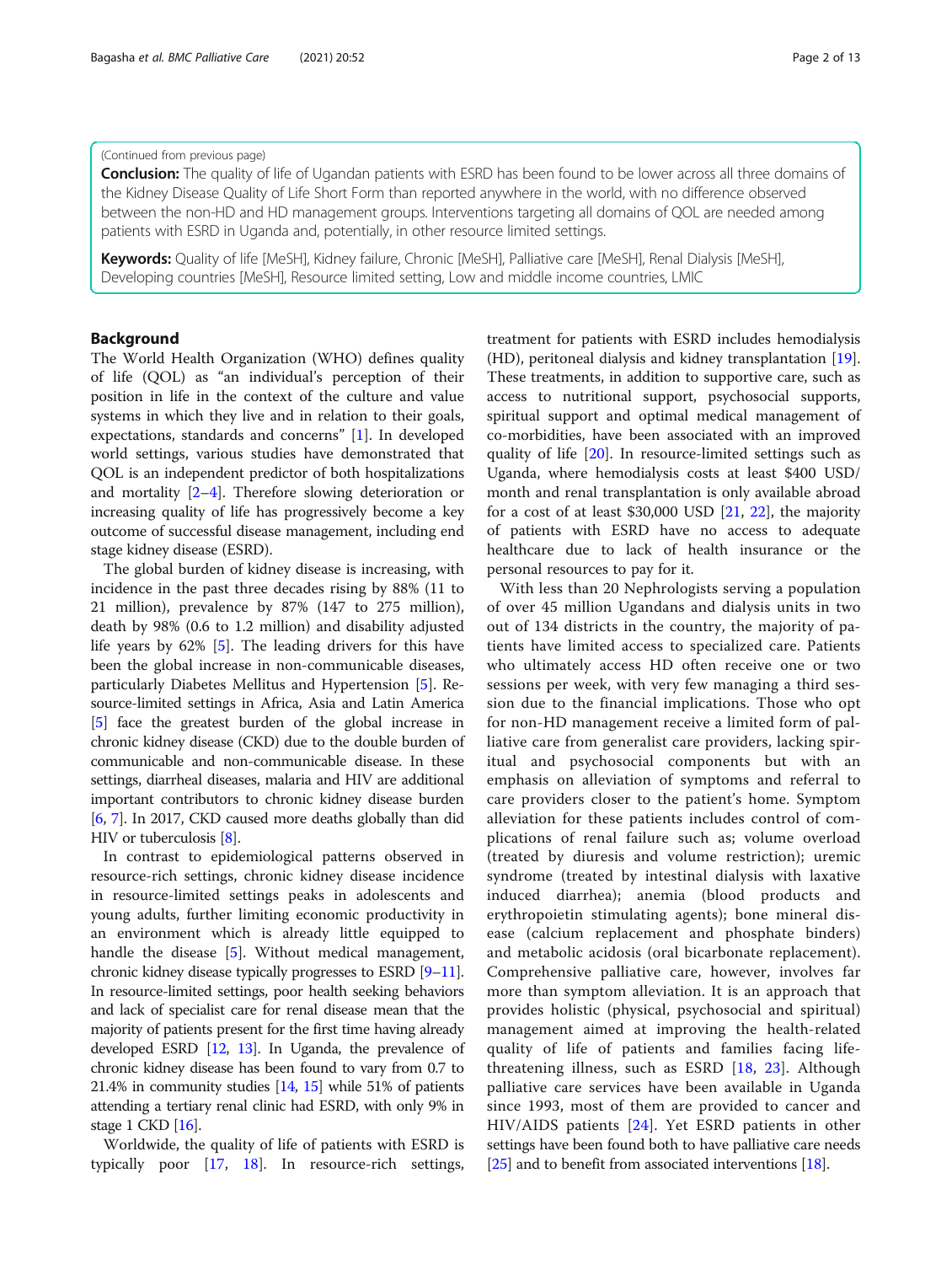No studies have explored the quality of life or palliative care needs of ESRD patients in Uganda. We undertook a study among ESRD patients in Uganda on HD and non-HD management to measure their quality of life and explore the factors associated with it. The evidence we generate will seek to inform the development of management strategies that could best optimize the quality of life for patients with ESRD in Uganda and other resourcelimited settings.

#### Methods

#### Study design

This study represents baseline measurement in a longitudinal cohort study of patients with ESRD attending the adult nephrology unit of Mulago National Referral Hospital. Data were collected between January and November 2019. Mulago Hospital is a tertiary care centre located in Kampala, Uganda, which houses the largest renal unit in the country. Patients diagnosed with renal failure from all parts of the country, including neighbouring countries like the Democratic Republic of Congo and South Sudan, are often seen in this unit, which consists of a renal outpatient clinic, a renal inpatient ward and an HD unit. Details of the broader study can be found in the protocol paper [\[26\]](#page-11-0).

#### Patient selection

Non-probability consecutive sampling was used to recruit 364 participants using a proportion of 2:1 of non-HD relative to HD patients. We chose this recruitment design because of small overall patient numbers and anecdotal evidence of high morbidity and mortality amongst HD patients in particular. Recruitment was carried out by two trained research assistants. The sample size was calculated to achieve a study power of 80% with 95% confidence level for the comparison of two means – HD vs non-HD, accounting for a high attrition rate set at 30% [\[27](#page-11-0)]. To be eligible for participation in the study, patients had to be aged > 18 years with documented evidence of ESRD defined as chronic kidney disease stage V (estimated glomerular filtration rate of 15mls/min/1.73m2 or less calculated using Cockcroft-Gault Formula). Patients with acute kidney injury defined as an elevated serum creatinine for a period of less than three months were not eligible for enrolment.

#### Data collection

Once patients had given written informed consent, a four-part study questionnaire, pre-tested in a pilot study, was administered to them by two research assistants. The latter were trained (further details in protocol paper [[26\]](#page-11-0)), observed while collecting data and found to be capable of creating good rapport with patients and to maintain neutrality while asking questions and filling in

patient responses. The pilot study had shown that patient self-administration of the questionnaire resulted into poor quality data.

Part 1 of the questionnaire collected sociodemographic and financial information; Part 2 consisted of the Kidney Disease Quality of Life-Short Form (KDQOL-SF) Version 1.3 and collected quality of life information; Part 3 used The African Palliative Care Association Palliative care Outcome Scale (APCA POS) to collect information on palliative care needs; and Part 4 used the Renal symptoms Palliative care Outcome Scale (POS-S Renal) to score patient symptomatology. This paper reports on data from Parts 1 and 2.

The KDQOL-SF Version 1.3 was developed by the RAND Corporation [\[28](#page-11-0)] with multinational validation for use in both resource-rich and resource-limited countries [[29](#page-11-0)–[31](#page-11-0)]. Three principal domains are assessed in the measurement of QOL and presented as composite summary scores: Kidney Disease Composite Summary (KDCS), Physical Composite Summary (PCS) and Mental Composite Summary (MCS). These are further subdivided into 19 subdomains, each comprised of a number of items namely:

- KDCS: Symptom burden − 12 items; Kidney disease effects on daily life − 8 items; Kidney disease burden − 4 items; Cognitive functioning − 4 items; Employment − 2 items; Sexual functioning − 2 items; Social interaction quality − 3 items; Quality of sleep − 4 items; Social support structures − 2 items, Support from dialysis staff − 2 items; and Satisfaction of patient − 1 item.
- MCS; Fatigue/energy − 4 items; Social function − 2 items; Role emotional (role limitations due to emotional functioning) -5 items; and Mental health − 3 items.
- PCS: Physical function − 10 items; Role physical (role limitations due to physical functioning) -4 items; Pain − 2 items; and General health − 5 items.

The Hays algorithm was used to generate mean scores for the three principal domains and their subdomains [[20\]](#page-11-0). The maximum achievable score for any one domain (principal or subdomain), representing the best quality of life, is 100.

As part of this study, the KDQOL-SF tool was translated into Luganda, the most common Ugandan language used in and around Kampala, and adapted for the Ugandan context [\[26\]](#page-11-0). Guidelines provided by RAND Health Care were followed during tool translation [\[32](#page-11-0)].

#### Statistical analysis

Questionnaire data were entered into EpiData Ver. 3.1 [[33\]](#page-11-0) and analysed in STATA version 12.0 [[34\]](#page-11-0) after final data cleaning. Descriptive statistics were used for summarizing the data on sample composition and characteristics. QOL scores were calculated for each participant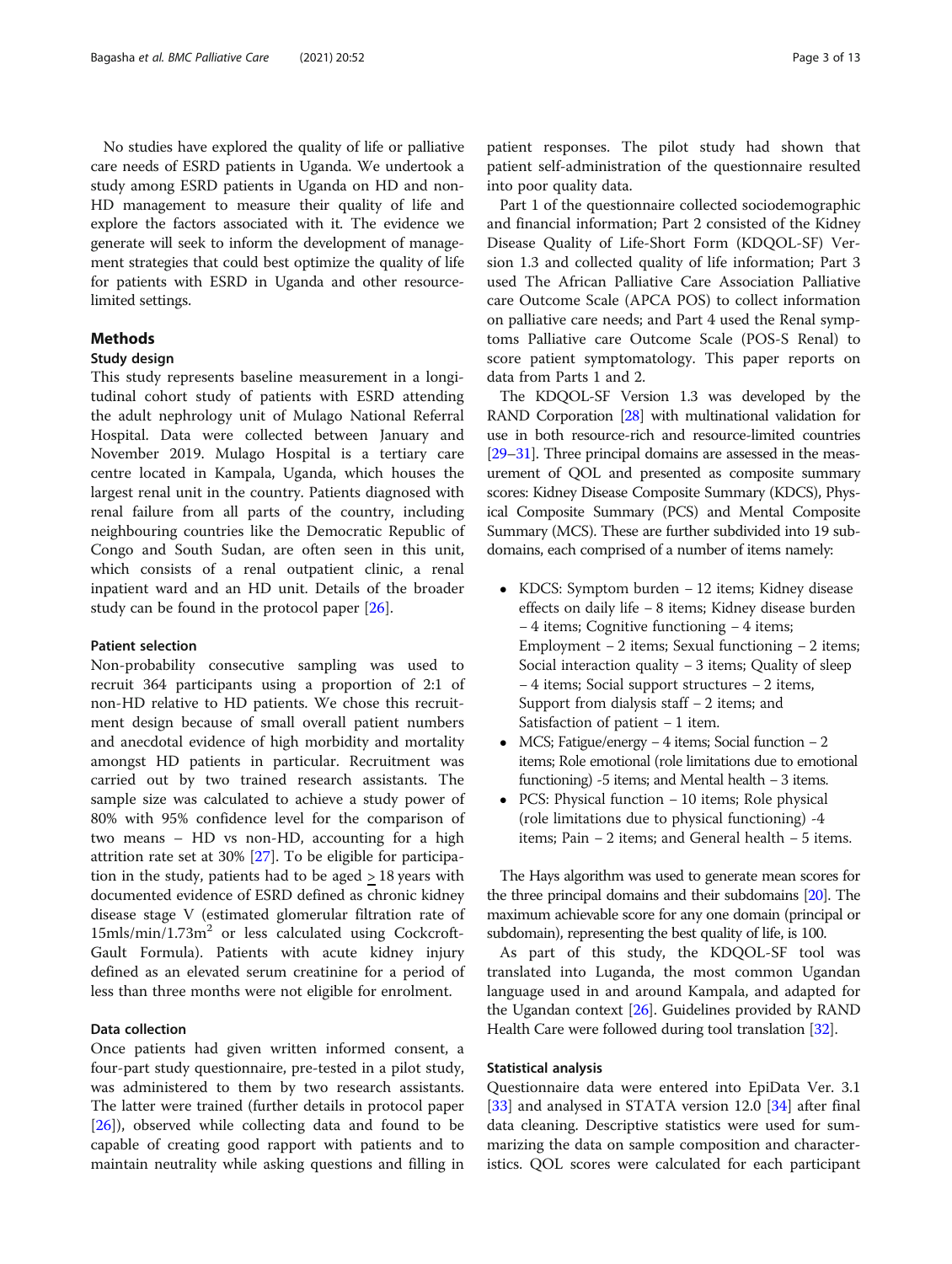following Hays algorithm [\[28\]](#page-11-0) and then overall scores computed as means and standard deviations. With 100 representing the best QOL score, patient scores were categorised into high ( $\geq 50$ ) and low ( $\lt 50$ ) for the scale as a whole and for each of the three principal domains (physical, mental and kidney disease specific). Fifty was chosen as a cut-off having been used in QOL studies worldwide [[35](#page-11-0)]. For the Physical health and Mental health principal domains, a score of 50 is standardized to the general public [[36](#page-11-0), [37](#page-11-0)].

Continuous variables were reported as either mean ± standard deviation (SD) or median and interquartile range (IQR) based on their distribution. Categorical variables were analyzed using Chi-square test or the contingency coefficient, as appropriate. For the quantitative variables, after checking normality with the Kolmogorov-Smirnov test, the T-Student test or Mann-Whitney were used to compare the scores between hemodialysis (HD) and Nonhemodialysis, as suitable. Simple and multiple linear regression analyses were performed to identify the predictors of KDCS, PCS, and MCS.  $P$ -values of <0.05 were considered statistically significant [[38](#page-11-0)]. The variables with  $p < 0.20$  at univariate analysis were selected and included in the multivariate linear regression model using backward variable selection method.

#### Results

#### Demographic and clinical data

One thousand five hundred ninety-four patients were screened from the renal outpatients' clinic, renal inpatients'

ward and the HD unit from January 2019 to November 2019. Three hundred and sixty four (364) patients were enrolled into the study. The majority of patients were ineligible to participate because they had chronic kidney disease stages I to IV (859/1594) or acute kidney injury (272/1594). Among patients with chronic kidney disease stage V, the commonest reason for ineligibility was severe morbidity (26/410) and language barrier (11/410). Of the recruited patients, 124 were on HD while 240 patients were on non-HD management (Fig. 1). As shown in Table [1](#page-4-0), 62% of participants were aged < 50 years; the majority were male (60.2%), married (62.3%), with a family size of ≤5 (56.3%) and belonging to the Christian faith (72.7%). An overwhelming majority reported that they were employed (92%), although only 45.9% reported that their jobs were their main source of income and 27.7% that they were the breadwinners in the family. Hypertension was the commonest comorbidity (80.8%) followed by Diabetes (27.5%). Education level and the kidney disease principal domain scores were the only statistically significant difference between the two patient management groups. The HD group had higher education levels compared to the non-HD group ( $p$ -value < 0.001) and higher kidney disease principal domain scores (p-value < 0.001). Overall QOL scores, however, were not significantly different between the two groups ( $p$ -value 0.102).

#### Quality of life score

94.3% of patients had an overall mean QOL score of less than 50 (maximum 100): median of 42.2 (38,8, 44.5) for

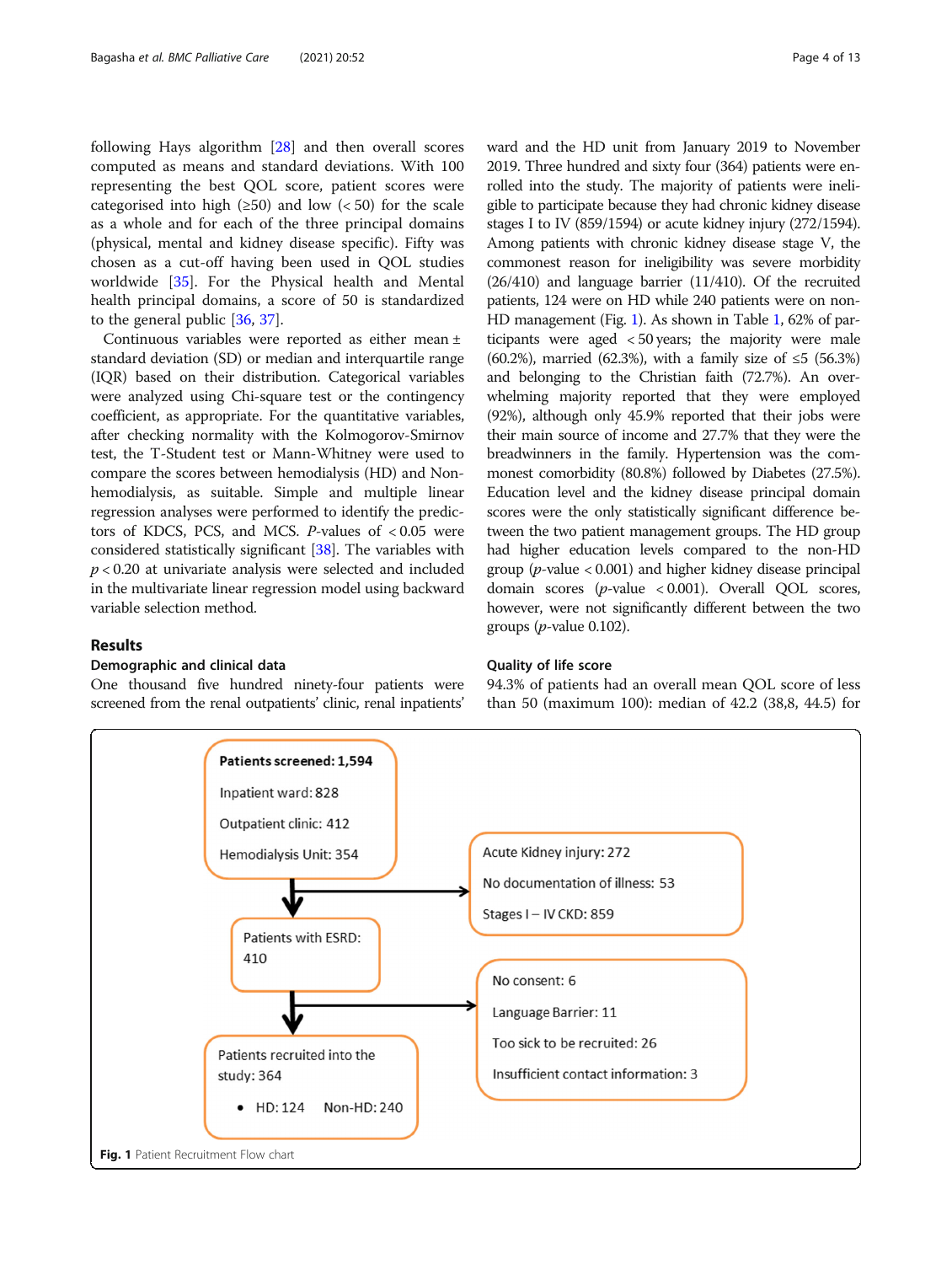| Characteristics       | Non-Haemodialysis |      | Haemodialysis    |         |             | <b>Overall Total</b> |           |
|-----------------------|-------------------|------|------------------|---------|-------------|----------------------|-----------|
|                       | $n = 240$         | $\%$ | $\sqrt{n} = 124$ | $\%$    | $(N = 364)$ |                      |           |
| Gender                |                   |      |                  |         |             |                      | 0.134     |
| Female                | 98                | 42.6 | 39               | 34.2    | 137         | 39.8                 |           |
| Male                  | 132               | 57.4 | 75               | 65.8    | 207         | 60.2                 |           |
| Age                   |                   |      |                  |         |             |                      | 0.294     |
| $18 - 50$             | 152               | 63.9 | 71               | 58.2    | 223         | 62.0                 |           |
| $\geq 50$             | 86                | 36.1 | 51               | 41.8    | 137         | 38.0                 |           |
| Median (IQR)          | 45 (34,56)        |      | 48 (36,58)       |         | 46 (35,58)  |                      |           |
| Marital status        |                   |      |                  |         |             |                      | 0.196     |
| Married               | 138               | 57.5 | 80               | 64.5    | 218         | 62.3                 |           |
| Single                | 102               | 42.5 | 44               | 35.5    | 146         | 37.7                 |           |
| Education level       |                   |      |                  |         |             |                      | $< .001*$ |
| None                  | 26                | 10.8 | 13               | 10.5    | 39          | 10.7                 |           |
| Primary               | 78                | 32.5 | 19               | 15.3    | 97          | 26.6                 |           |
| Secondary             | 99                | 41.3 | 46               | 37.1    | 145         | 39.8                 |           |
| Post-Secondary        | 37                | 15.4 | 46               | 37.1    | 83          | 22.8                 |           |
| Family size           |                   |      |                  |         |             |                      | 0.346     |
| $\leq 5$              | 128               | 58.2 | 58               | 52.7    | 186         | 56.3                 |           |
| > 5                   | 92                | 41.8 | 52               | 47.3    | 144         | 43.6                 |           |
| Religion              |                   |      |                  |         |             |                      | 0.211     |
| None/Others           | 15                | 6.3  | 13               | 10.5    | 28          | $7.6\,$              |           |
| Muslim                | 42                | 17.5 | 29               | 23.4    | 71          | 19.5                 |           |
| Catholic              | 97                | 40.4 | 43               | 34.7    | 140         | 38.4                 |           |
| Protestant            | 86                | 35.8 | 39               | 31.5    | 125         | 34.3                 |           |
| Occupation            |                   |      |                  |         |             |                      | 0.720     |
| Employed              | 220               | 91.7 | 115              | 92.7    | 335         | 92.0                 |           |
| Unemployed            | 20                | 8.3  | 9                | $7.3\,$ | 29          | $8.0\,$              |           |
| Main source of income |                   |      |                  |         |             |                      | 0.138     |
| Donations             | 69                | 28.7 | 36               | 29.0    | 105         | 28.8                 |           |
| My job                | 103               | 42.9 | 64               | 51.6    | 167         | 45.9                 |           |
| Savings/others        | 68                | 28.3 | 24               | 19.4    | 92          | 25.3                 |           |
| Bread winner          |                   |      |                  |         |             |                      | 0.182     |
| No                    | 168               | 70.0 | 95               | 76.6    | 263         | 72.3                 |           |
| Yes                   | $72\,$            | 30.0 | 29               | 23.4    | 101         | 27.7                 |           |
| Hypertension          |                   |      |                  |         |             |                      | 0.101     |
| $\mathsf{No}$         | 52                | 21.7 | $18\,$           | 14.5    | $70\,$      | 19.2                 |           |
| Yes                   | 188               | 78.3 | 106              | 85.5    | 294         | 80.8                 |           |
| Stroke                |                   |      |                  |         |             |                      | 0.146     |
| No                    | 235               | 97.9 | 118              | 95.2    | 353         | 97.0                 |           |
| Yes                   | 5                 | 2.1  | $\,$ 6 $\,$      | $4.8\,$ | 11          | $3.0\,$              |           |
| Diabetes              |                   |      |                  |         |             |                      | 0.609     |
| $\mathsf{No}$         | 172               | 71.7 | 92               | 74.2    | 264         | 72.5                 |           |
| Yes                   | 68                | 28.3 | 32               | 25.8    | 100         | 27.5                 |           |

#### <span id="page-4-0"></span>Table 1 Characteristics of End Stage Renal Disease Patients in a tertiary hospital in Uganda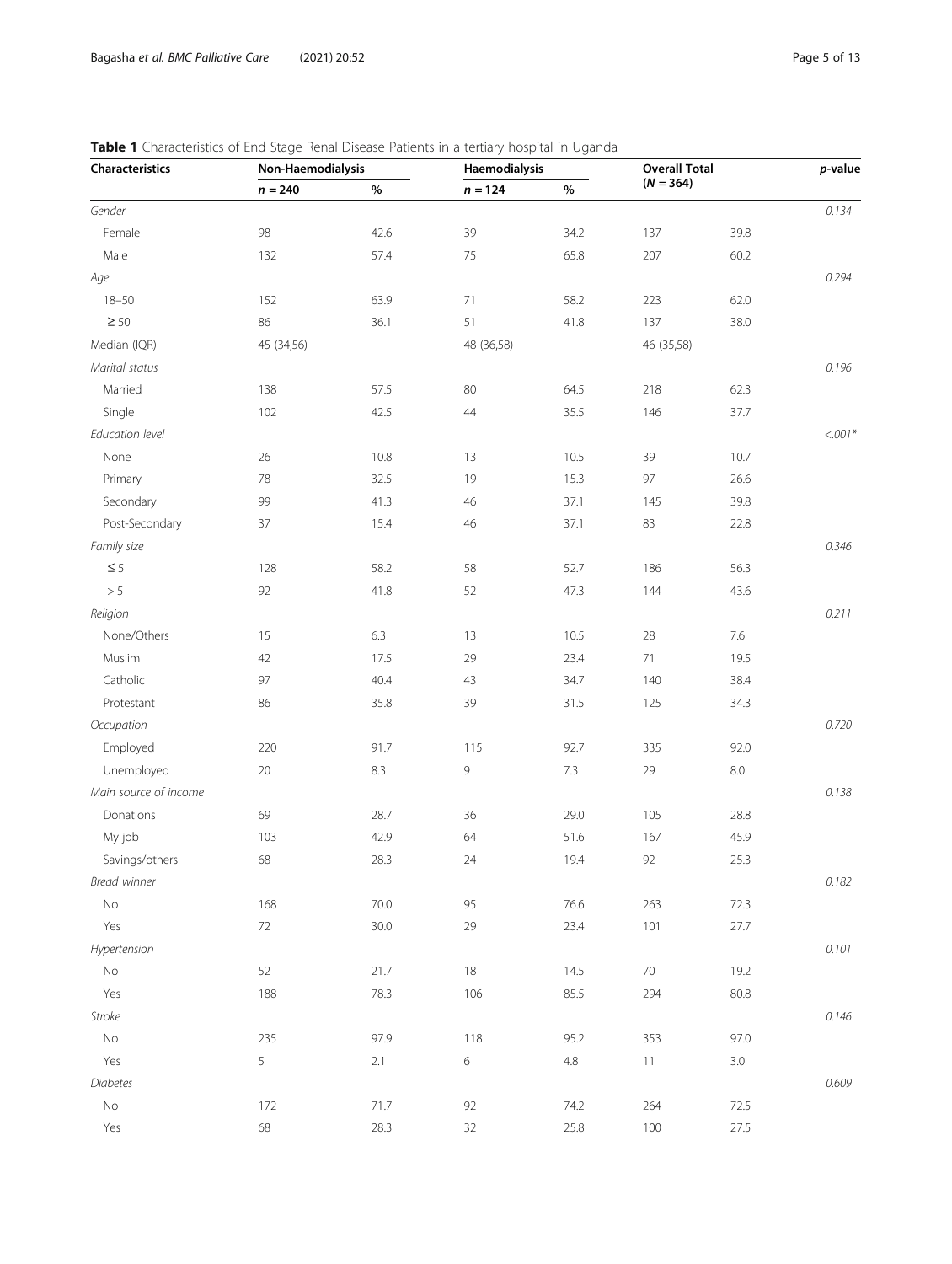<span id="page-5-0"></span>Table 1 Characteristics of End Stage Renal Disease Patients in a tertiary hospital in Uganda (Continued)

| <b>Characteristics</b> | Non-Haemodialysis |      | Haemodialysis     |      | <b>Overall Total</b> |      | p-value  |
|------------------------|-------------------|------|-------------------|------|----------------------|------|----------|
|                        | $n = 240$         | %    | $n = 124$         | %    | $(N = 364)$          |      |          |
| KDCs                   |                   |      |                   |      |                      |      | $<.001*$ |
| $\leq 50$              | 170               | 70.8 | 53                | 42.7 | 223                  | 61.3 |          |
| > 50                   | 70                | 29.2 | 71                | 57.3 | 141                  | 38.7 |          |
| Median (IQR)           | 49.1 (38.7, 57.6) |      | 54.7 (48.5, 60.4) |      | 51.1 (41.3, 58.9)    |      |          |
| Overall health score   |                   |      |                   |      |                      |      | 0.102    |
| $\leq 50$              | 208               | 92.9 | 107               | 97.3 | 315                  | 94.3 |          |
| > 50                   | 16                | 7.1  | 3                 | 2.7  | 19                   | 5.7  |          |
| Median (IQR)           | 40.9 (35.9, 43.9) |      | 42.2 (38.8, 44.5) |      | 41.3 (37.1, 44.2)    |      |          |

KDCS Kidney disease composite summary, PCS Physical composite summary, MCS Mental composite summary \*Statistically significant Variables (P-value < 0.05)

the HD group and 40.9 (35.9, 43.9) for the non-HD, with the difference between the two groups not statistically significant (Table [1](#page-4-0))

Details of the domain and subdomain scores are shown in Table 2. There was no statistically significant difference between the non-HD and HD groups in the three principal domain scores, which were, respectively: PCS of 34.23 vs 33.14, MCS of 38.02 vs 38.01 and KDCS of 48.52 vs 53.04. Overall, Social support at 74.24 (non-HD) and 78.36 (HD) was the highest scoring subdomain for both patient management groups. In contrast, patients identified major role limitations due to both physical health (5.93 non-HD and 0.21 HD) and emotional health (6.07 non- HD and 0.55 HD). These were

Table 2 Quality of Life Domain Scores for Patients with End Stage Renal Disease in a tertiary hospital in Uganda

| Parameter                         | Non-Haemodialysis |       | Haemodialysis | p-value |            |
|-----------------------------------|-------------------|-------|---------------|---------|------------|
|                                   | Mean              | SD    | Mean          | SD      |            |
| Kidney disease-specific domains   |                   |       |               |         |            |
| Symptom/problem list [12]         | 34.48             | 36.36 | 65.82         | 24.23   | 1.0000     |
| Effects of kidney disease [8]     | 47.85             | 24.92 | 47.15         | 22.54   | 0.3967     |
| Burden of kidney disease [4]      | 25.57             | 17.92 | 19.25         | 15.32   | $0.0005**$ |
| Work status [2]                   | 31.88             | 26.56 | 45.56         | 22.99   | 1.0000     |
| Cognitive function [3]            | 67.39             | 22.98 | 63.66         | 22.47   | 0.0699     |
| Quality of social interaction [3] | 59.58             | 16.90 | 61.88         | 16.90   | 0.8902     |
| Sleep [4]                         | 47.17             | 19.51 | 42.66         | 16.78   | $0.0147**$ |
| Social support [2]                | 74.24             | 29.12 | 78.36         | 29.13   | 0.8994     |
| <b>KDCS</b>                       | 48.52             | 13.59 | 53.04         | 12.16   | 0.9990     |
| <b>SF-36</b>                      |                   |       |               |         |            |
| Physical functioning [10]         | 29.02             | 26.42 | 18.89         | 22.27   | $0.0002**$ |
| Role limitations--physical [4]    | 5.93              | 22.75 | 0.21          | 2.29    | $0.0033**$ |
| Pain [2]                          | 66.71             | 27.11 | 72.94         | 27.36   | 0.9791     |
| General health [5]                | 37.95             | 15.23 | 39.66         | 37.13   | 0.8453     |
| Emotional well-being [5]          | 50.82             | 11.33 | 52.85         | 10.37   | 0.9483     |
| Role limitations--emotional [3]   | 6.07              | 22.71 | 0.55          | 4.29    | $0.0044**$ |
| Social function [2]               | 61.56             | 22.79 | 59.21         | 24.95   | 0.1927     |
| Energy/fatigue [4]                | 47.93             | 13.46 | 50.13         | 12.51   | 0.9296     |
| <b>PCS</b>                        | 34.23             | 7.63  | 33.14         | 6.02    | 0.0957     |
| <b>MCS</b>                        | 38.02             | 5.80  | 38.01         | 4.77    | 0.4866     |
| <b>OVERALL HEALTH SCORE</b>       | 40.43             | 6.20  | 41.71         | 4.42    | 0.9733     |

\*\*significant at  $p < 0.05$ ; KDCS Kidney disease composite summary, SF Short Form health survey, MCS Mental composite summary, PCS Physical composite summary; Maximum score = 100 per domain, SD Standard Deviation Numbers in brackets represent number of items in each subdomain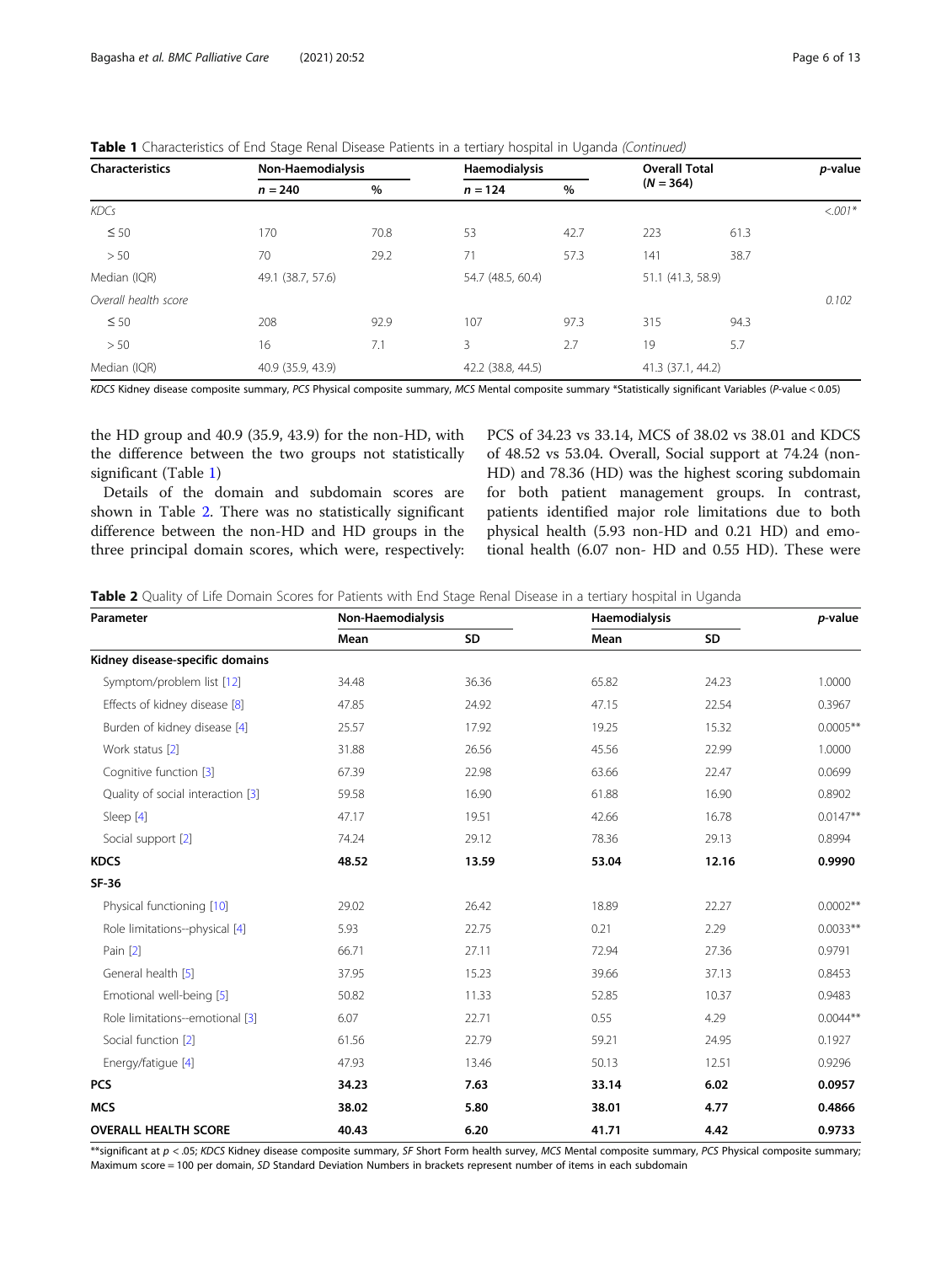the lowest scoring items, particularly in the hemodialysis group.

Statistically significant differences between the scores of the two groups were however noted in five subdomains (Table [2\)](#page-5-0). In the kidney disease principal domain, these were Burden of kidney disease (25.57 non-HD vs 19.25 HD) (p-value: 0.0005) and Sleep (47.17 vs 42.66) (p-value: 0.0147). In the Physical health principal domain, these were Physical functioning (29.02 vs 18.38) (p-value: 0.0002) and Role limitations due to physical function (5.93 vs 0.21) (p-value: 0.0033). In the Mental health principal domain, this was Role limitations due to emotional functioning (6.07 vs 0.55) (p-value: 0.0044). In all five subdomains the non-HD group had higher scores reflecting better quality of life.

In univariate analysis (Table [3\)](#page-7-0), we found three factors to be significantly associated with low QOL scores, namely: main source of income (p0.024, CI ( $-7.90$ ,  $-$ 0.57)), breadwinner status (p < 0.001, CI (− 9.76, − 3.80)) and management type (p0.0033, CI (− 3.52, − 0.15)). All three factors were significant in the kidney disease or physical health principal domains, with none significantly associated with overall QOL scores or the mental health principal domain. Hemodialysis management type demonstrated a tendency to higher QOL scores in the kidney disease principal domain only, while savings as the main source of income and not being a breadwinner were associated with lower QOL scores in the kidney disease and physical health principal domains.

In multivariate analysis (Table [4](#page-8-0)), main source of income, breadwinner status and management type were again identified to contribute significantly to participants' QOL. Hemodialysis management (p0.032, CI (0.29, 6.32)) and the patient's job being their main source of income (p0.026, CI (0.27, 4.29)) were associated with higher QOL scores in, respectively, the kidney disease and physical health principal domains, while not being a breadwinner was associated with lower scores (p0.001, CI (−9.48, −3.02)) in the kidney disease principal domain.

#### **Discussion**

We measured the health-related quality of life of patients with end stage renal disease in Uganda, using the KDQOL-SF Ver 1.3, and compared the scores of patients on hemodialysis to those on non-hemodialysis management. We also explored factors associated with quality of life scores in both management groups. The scores of our sample of Ugandan ESRD patients were lower than the scores of any group of ESRD patients reported in the literature we have accessed, with no statistically significant difference between the two management groups. Breadwinner status, source of income and management type were the only factors significantly associated with QOL scores.

#### Patient characteristics in context

The mean age, 45.9 years, of our study population was comparable to that in other studies from developing countries such as India (42, +/− 13.4) [[35](#page-11-0)], Ghana (43, +/− 17.8) [[39\]](#page-11-0) and Nigeria (42, +/− 15.43) [[40\]](#page-11-0) but different from that in studies from developed countries such as the United Kingdom  $(82, +/-6)$  [\[25\]](#page-11-0), USA  $(62, +/-14)$ [[3\]](#page-10-0) and the Netherlands  $(> 70)$  [\[41\]](#page-11-0). This reflects the varying aetiologies of kidney disease in different settings but also demonstrates that, in the developing world, the impact of kidney disease is borne by the most economically productive age groups, with adverse consequences for development. Additionally, the younger patient age – indicating better physiological capability and, therefore, a higher likelihood for better long term outcomes – ends up losing its relative advantages due to seriously limited resources to cover healthcare related expenditure.

Males (at 60.2%) were the predominant sex in our study, a recurrent pattern in the majority of studies from both developed and developing counties such as Ghana (64.5%) [[39](#page-11-0)], USA (59%) [\[3\]](#page-10-0) and India (68.1%) [[35](#page-11-0)]. In our study, it matched our experience-based observations of the health seeking behaviours of Mulago Hospital patients. As a tertiary care centre, Mulago Hospital is a setting of expensive care. Women may prefer to avoid referral due to healthcare related factors (e.g. distance from their family and support systems and lack of personal financial capacity to cover healthcare related expenditure) or patient related factors (e.g. low educational level, preference for alternative medicine and concerns about voicing their pain and suffering) [\[42\]](#page-11-0). Similar findings have been reported in a Nigerian study where 59.04% of patients accepted hemodialysis because they could afford it, with only 20.48% of these patients being female [[22](#page-11-0)]. We also found that 72% of participants were not the breadwinners in the family and 51.64% of these were males, implying that many females are left with the burden of caring for the patient and providing for large families (41%, > 5 individuals) because of loss of income from the spouse. This contributes to the rising trend of household financial distress associated with chronic disease in families [\[21,](#page-11-0) [22](#page-11-0), [43](#page-11-0)].

Patients on HD were significantly more likely to have a higher educational level compared to patients on non-HD management. This is a reflection of the inequity in access to renal replacement therapies based on socioeconomic status that has been described in various studies [\[44](#page-11-0)–[46](#page-11-0)]. Developed settings have broader hemodialysis access in comparison to developing settings [\[46\]](#page-11-0) and educated patients are more likely to afford and sustain treatment, especially where no or limited health insurance exists [\[45\]](#page-11-0).

#### Health related quality of life findings in context

Our findings showed that overall mean HRQOL for patients with ESRD is low, with 94.3% participants scoring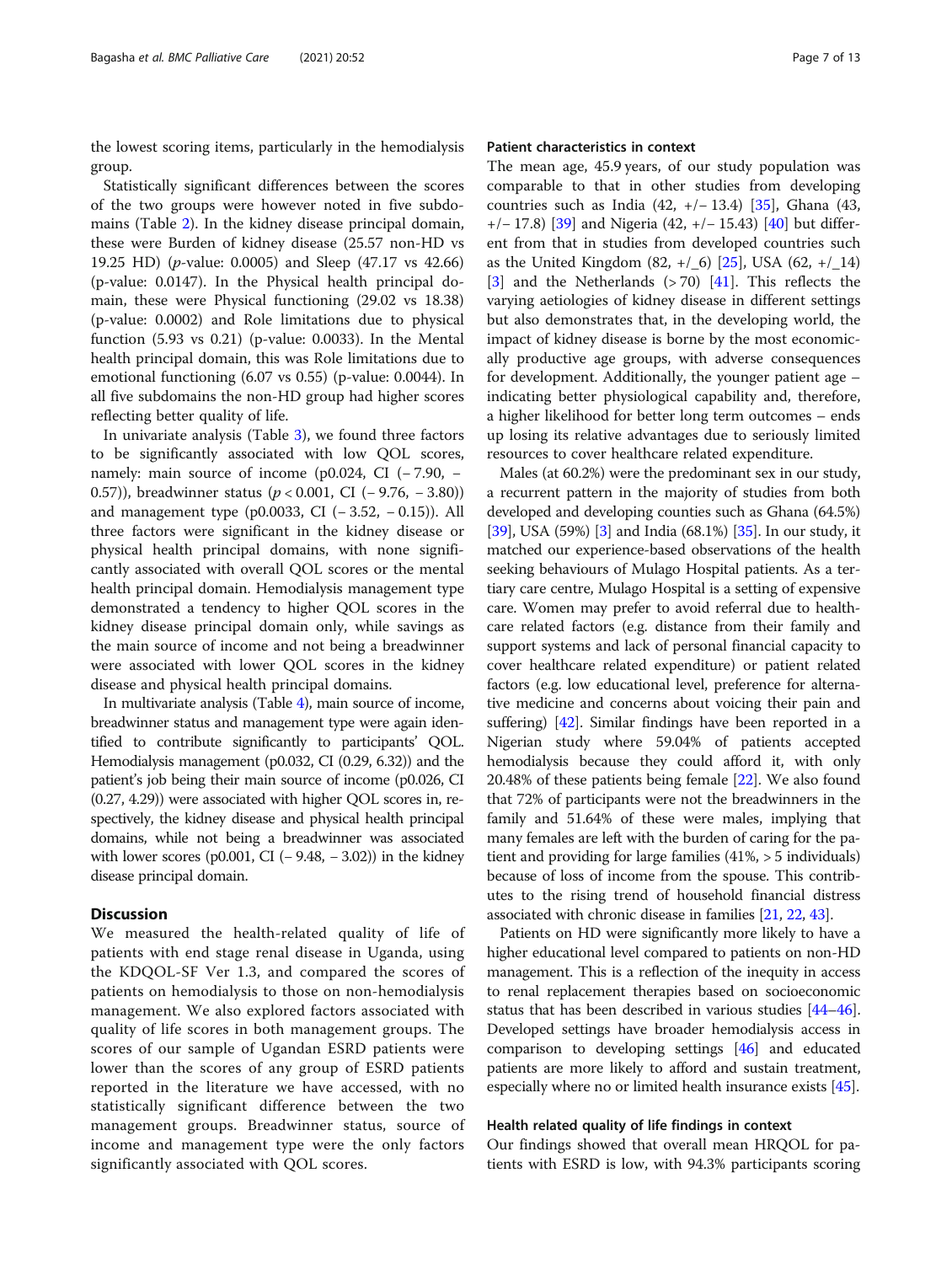| Parameter              | <b>KDCS</b> |           |                  | PCS      |          |                  | <b>MCS</b> |         |                  |
|------------------------|-------------|-----------|------------------|----------|----------|------------------|------------|---------|------------------|
|                        | Beta        | p-value   | 95% CI           | Beta     | p-value  | 95% CI           | Beta       | p-value | 95% CI           |
| Gender                 |             |           |                  |          |          |                  |            |         |                  |
| Male                   | $-0.476$    | 0.743     | $[-3.33, 2.37]$  | $-0.869$ | 0.283    | $[-2.46, 0.72]$  | $-0.559$   | 0.377   | $[-1.81, 0.69]$  |
| Age                    |             |           |                  |          |          |                  |            |         |                  |
| $30 - 49$              | 3.142       | 0.123     | $[-0.86, 7.14]$  | 0.849    | 0.465    | $[-1.44, 3.13]$  | 1.588      | 0.076   | $[-0.16, 3.34]$  |
| $50 - 70$              | 2.042       | 0.339     | $[-2.15, 6.23]$  | 0.213    | 0.861    | $[-2.19, 2.62]$  | 1.387      | 0.140   | $[-0.46, 3.23]$  |
| >70                    | 3.459       | 0.341     | $[-3.68, 10.60]$ | $-1.115$ | 0.595    | $[-5.24, 3.01]$  | $-1.107$   | 0.492   | $[-4.27, 2.05]$  |
| Marital status         |             |           |                  |          |          |                  |            |         |                  |
| Not Married            | $-1.821$    | 0.200     | $[-4.61, 0.97]$  | $-0.705$ | 0.378    | $[-2.28, 0.87]$  | $-0.290$   | 0.636   | $[-1.49, 0.91]$  |
| <b>Education level</b> |             |           |                  |          |          |                  |            |         |                  |
| Primary                | 2.108       | 0.402     | $[-2.83, 7.05]$  | 1.807    | 0.201    | $[-0.97, 4.58]$  | 0.448      | 0.679   | $[-1.68, 2.58]$  |
| Secondary              | 0.867       | 0.717     | $[-3.83, 5.57]$  | 1.646    | 0.224    | $[-1.01, 4.30]$  | 0.391      | 0.706   | $[-1.65, 2.43]$  |
| Post-Secondary         | 4.404       | 0.088     | $[-0.66, 9.46]$  | 2.049    | 0.156    | $[-0.78, 4.88]$  | 0.710      | 0.521   | $[-1.46, 2.89]$  |
| Family size            |             |           |                  |          |          |                  |            |         |                  |
| $3 - 5$                | 1.657       | 0.419     | $[-2.37, 5.68]$  | 1.034    | 0.367    | $[-1.21, 3.28]$  | $-0.369$   | 0.673   | $[-2.09, 1.35]$  |
| $6+$                   | 0.994       | 0.634     | $[-3.10, 5.09]$  | 0.684    | 0.558    | $[-1.61, 2.98]$  | $-1.338$   | 0.134   | $[-3.09, 0.41]$  |
| Religion               |             |           |                  |          |          |                  |            |         |                  |
| Muslim                 | $-0.274$    | 0.927     | $[-6.12, 5.58]$  | $-1.863$ | 0.277    | $[-5.23, 1.50]$  | $-1.374$   | 0.297   | $[-3.96, 1.22]$  |
| Catholic               | 0.366       | 0.895     | $[-5.06, 5.79]$  | $-1.692$ | 0.285    | $[-4.80, 1.42]$  | $-1.126$   | 0.355   | $[-3.52, 1.27]$  |
| Protestant             | $-0.577$    | 0.836     | $[-6.01, 4.90]$  | 0.001    | 0.999    | $[-3.15, 3.16]$  | $-1.605$   | 0.194   | $[-4.03, 0.82]$  |
| Occupation             |             |           |                  |          |          |                  |            |         |                  |
| Unemployed             | $-3.941$    | 0.125     | $[-8.99, 1.11]$  | 2.237    | 0.148    | $[-0.79, 5.27]$  | 0.703      | 0.553   | $[-1.63, 3.03]$  |
| Main source of income  |             |           |                  |          |          |                  |            |         |                  |
| My job                 | 2.322       | 0.154     | $[-0.88, 5.52]$  | 1.470    | 0.119    | $[-0.38, 3.32]$  | 0.592      | 0.416   | $[-0.84, 2.02]$  |
| Savings/others         | $-4.235$    | $0.024*$  | $[-7.90, -0.57]$ | $-1.042$ | 0.322    | $[-3.11, 1.02]$  | $-0.380$   | 0.640   | $[-1.98, 1.22]$  |
| Bread winner           |             |           |                  |          |          |                  |            |         |                  |
| No                     | $-6.784$    | $< 0.01*$ | $[-9.76, -3.80]$ | $-1.841$ | $0.033*$ | $[-3.52, -0.15]$ | $-1.184$   | 0.073   | $[-2.48, 0.11]$  |
| Hypertension           |             |           |                  |          |          |                  |            |         |                  |
| No                     | 0.819       | 0.643     | $[-2.65, 4.29]$  | $-0.731$ | 0.458    | $[-2.67, 1.20]$  | 0.784      | 0.298   | $[-0.69, 2.26]$  |
| <b>Stroke</b>          |             |           |                  |          |          |                  |            |         |                  |
| No                     | 0.464       | 0.909     | $[-7.54, 8.47]$  | $-1.054$ | 0.681    | $[-6.09, 3.99]$  | $-1.464$   | 0.456   | $[-5.32, 2.39]$  |
| Diabetes               |             |           |                  |          |          |                  |            |         |                  |
| No                     | 0.308       | 0.844     | $[-2.76, 3.38]$  | 1.229    | 0.157    | $[-0.47, 2.93]$  | $-0.957$   | 0.150   | $[-2.26, 0.348]$ |
| Cancer                 |             |           |                  |          |          |                  |            |         |                  |
| No                     | $-3.641$    | 0.586     | $[-16.79, 9.50]$ | $-0.777$ | 0.829    | $[-7.87, 6.31]$  | 1.613      | 0.559   | $[-3.81, 7.04]$  |
| Type of patients       |             |           |                  |          |          |                  |            |         |                  |
| Haemodialysis          | 4.448       | $0.003*$  | [1.50, 7.39]     | $-0.897$ | 0.285    | $[-2.55, 0.75]$  | 0.069      | 0.916   | $[-1.22, 1.36]$  |

<span id="page-7-0"></span>Table 3 Impact of social and clinical parameters on Quality of life domain scores

\*significant at  $p < 0.05$ ; KDCS Kidney disease composite summary, SF Short Form health survey, MCS Mental composite summary, PCS Physical composite summary

less than 50 (out of 100) and only 19 participants scoring over 50. The scores obtained in this study were lower than any previously reported KDQOL-SF scores, both in developed and developing world settings. An Indian study reported physical composite scores of 31.76 (in HD patients) and 30.36 (in non-HD patients), mental composite scores of 42.24 (HD) and 42.39 (non-HD), and kidney disease composite scores of 60.45 (HD) and 60.51 (non-HD) [\[35\]](#page-11-0). Of these, only the physical composite scores were lower than those in our study, namely of 33.14 (HD) and 34.23 (non-HD). Moreover, the kidney disease composite scores we recorded were 7 to 12 points lower than in the Indian sample, namely of 53.04 (HD) and 48.52 (non-HD). The difference in the mental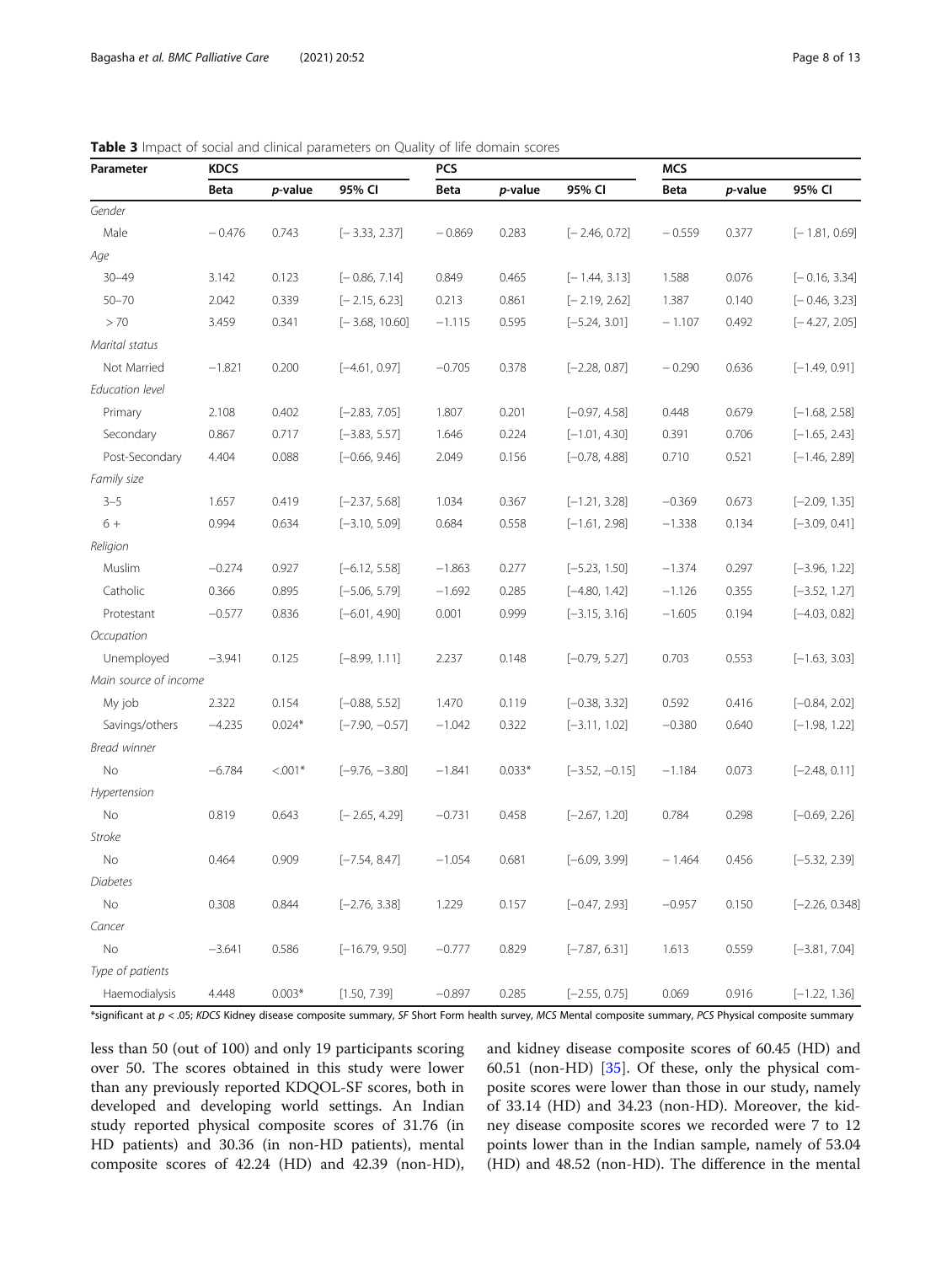<span id="page-8-0"></span>

| <b>Table 4</b> Multiple linear regression analysis of factors associated with low Quality of life scores |  |  |  |  |  |
|----------------------------------------------------------------------------------------------------------|--|--|--|--|--|
|----------------------------------------------------------------------------------------------------------|--|--|--|--|--|

| Parameter             | <b>KDCS</b> |           |                  | <b>PCS</b> |          |                 | <b>MCS</b>  |         |                 |
|-----------------------|-------------|-----------|------------------|------------|----------|-----------------|-------------|---------|-----------------|
|                       | <b>Beta</b> | p-value   | 95% CI           | Beta       | p-value  | 95% CI          | <b>Beta</b> | p-value | 95% CI          |
| Gender                |             |           |                  |            |          |                 |             |         |                 |
| Male                  | $-0.119$    | 0.938     | $[-3.12, 2.88]$  | $-0.735$   | 0.400    | $[-2.45, 0.98]$ | $-0.447$    | 0.519   | $[-1.81, 0.92]$ |
| Education level       |             |           |                  |            |          |                 |             |         |                 |
| Primary               | 0.854       | 0.778     | $[-5.11, 6.82]$  | 2.017      | 0.236    | $[-1.32, 5.35]$ | 1.741       | 0.198   | $[-0.91, 4.39]$ |
| Secondary             | $-0.343$    | 0.907     | $[-6.13, 5.44]$  | 2.025      | 0.223    | $[-1.24, 5.29]$ | 1.668       | 0.206   | $[-0.92, 4.26]$ |
| Post-Secondary        | 2.050       | 0.513     | $[-4.11, 8.21]$  | 2.564      | 0.144    | $[-0.88, 6.01]$ | 1.961       | 0.159   | $[-0.78, 4.69]$ |
| Occupation            |             |           |                  |            |          |                 |             |         |                 |
| Unemployed            | $-4.150$    | 0.128     | $[-9.49, 1.19]$  | 1.213      | 0.454    | $[-1.97, 4.39]$ | 0.405       | 0.753   | $[-2.12, 2.93]$ |
| Main source of income |             |           |                  |            |          |                 |             |         |                 |
| My job                | 2.896       | 0.100     | $[-0.56, 6.35]$  | 2.279      | $0.026*$ | [0.27, 4.29]    | 0.981       | 0.228   | $[-0.62, 2.58]$ |
| Savings/others        | $-1.199$    | 0.542     | $[-5.06, 2.67]$  | 0.093      | 0.933    | $[-2.09, 2.28]$ | 0.128       | 0.885   | $[-1.61, 1.87]$ |
| Bread winner          |             |           |                  |            |          |                 |             |         |                 |
| No                    | $-6.253$    | $< 0.01*$ | $[-9.48, -3.02]$ | $-1.678$   | 0.070    | $[-3.49, 0.13]$ | $-1.023$    | 0.164   | $[-2.46, 0.42]$ |
| Stroke                |             |           |                  |            |          |                 |             |         |                 |
| No                    | 1.741       | 0.664     | $[-6.13, 9.62]$  | $-1.429$   | 0.575    | $[-6.44, 3.58]$ | $-1.075$    | 0.595   | $[-5.06, 2.90]$ |
| <b>Diabetes</b>       |             |           |                  |            |          |                 |             |         |                 |
| No                    | 0.381       | 0.806     | $[-2.67, 3.43]$  | 1.363      | 0.122    | $[-0.37, 3.09]$ | $-1.072$    | 0.126   | $[-2.45, 0.30]$ |
| Type of patients      |             |           |                  |            |          |                 |             |         |                 |
| Haemodialysis         | 3.306       | $0.032*$  | [0.29, 6.32]     | $-1.193$   | 0.176    | $[-2.92, 0.54]$ | $-0.157$    | 0.822   | $[-1.53, 1.22]$ |

\*significant at  $p < 0.05$ ; KDCS Kidney disease composite summary, SF Short Form health survey, MCS Mental composite summary, PCS Physical composite summary

composite scores was more moderate, with figures from the current study of 38.01 (HD) and 38.02 (non-HD). Furthermore, a systematic review of studies on QOL of hemodialysis and peritoneal dialysis (PD) patients from seven middle or high income countries (South Africa, Saudi Arabia, Ireland, Korea, Brazil, Singapore and USA) estimated higher pooled QOL scores: physical composite scores of 39.50 (PD) and 40.00 (HD), mental composite scores of 47.50 (PD) and 46.50 (HD) and an overall health related quality of life score of 63.00 for both PD and HD [[47](#page-11-0)].

It can be argued that the uniquely low quality of life scores amongst Ugandan ESRD patients result, to a significant degree, from resource limitations, presenting as lack of access to a plethora of support services available in resource-rich countries, such as nutritional advice or psychotherapy; lack of supportive institutional policies, such as free access to Erythropoetin stimulating agents or complimentary transportation to and from the hemodialysis units; and, most importantly, lack of access to kidney transplant programs.

#### Comparison of QOL between hemodialysis and nonhemodialysis management groups

We found no statistically significant difference in overall quality of life scores for the two management groups. However, there were statistically significant differences

between the scores of the two groups in five subdomains, namely: Burden of kidney disease, Sleep, Physical functioning, Role limitations due to physical functioning and Role limitations due to emotional functioning. In all of these subdomains, patients on non-HD management scored higher. A recent systematic review of four studies comparing the QOL scores of the two group types showed higher mental composite scores and a sustained higher overall HRQOL for patients on non-HD as opposed to higher physical composite scores for patients on HD which, however, declined over time [\[48\]](#page-12-0). The study authors suggested that the coping strategies employed by the non-HD group, such as acceptance of the disease and adjustment to life with their disease condition as well as the impending end of life, ultimately lead to better HRQOL. Additionally, reports from developed settings indicate that HD may not provide a clear benefit over non-HD in terms of survival and quality of life, especially for an aging population and in the pres-ence of extensive comorbidities [\[49](#page-12-0), [50](#page-12-0)].

Our hospital has only one nutritionist for the entire 800-bed facility and no dedicated physiotherapist or psychologist covering the renal units. Patients spend heavily on transport and rented accommodation, especially if they live far from the hemodialysis unit. In order to reduce expenditure, patients on hemodialysis routinely carry out only two hemodialysis sessions per week,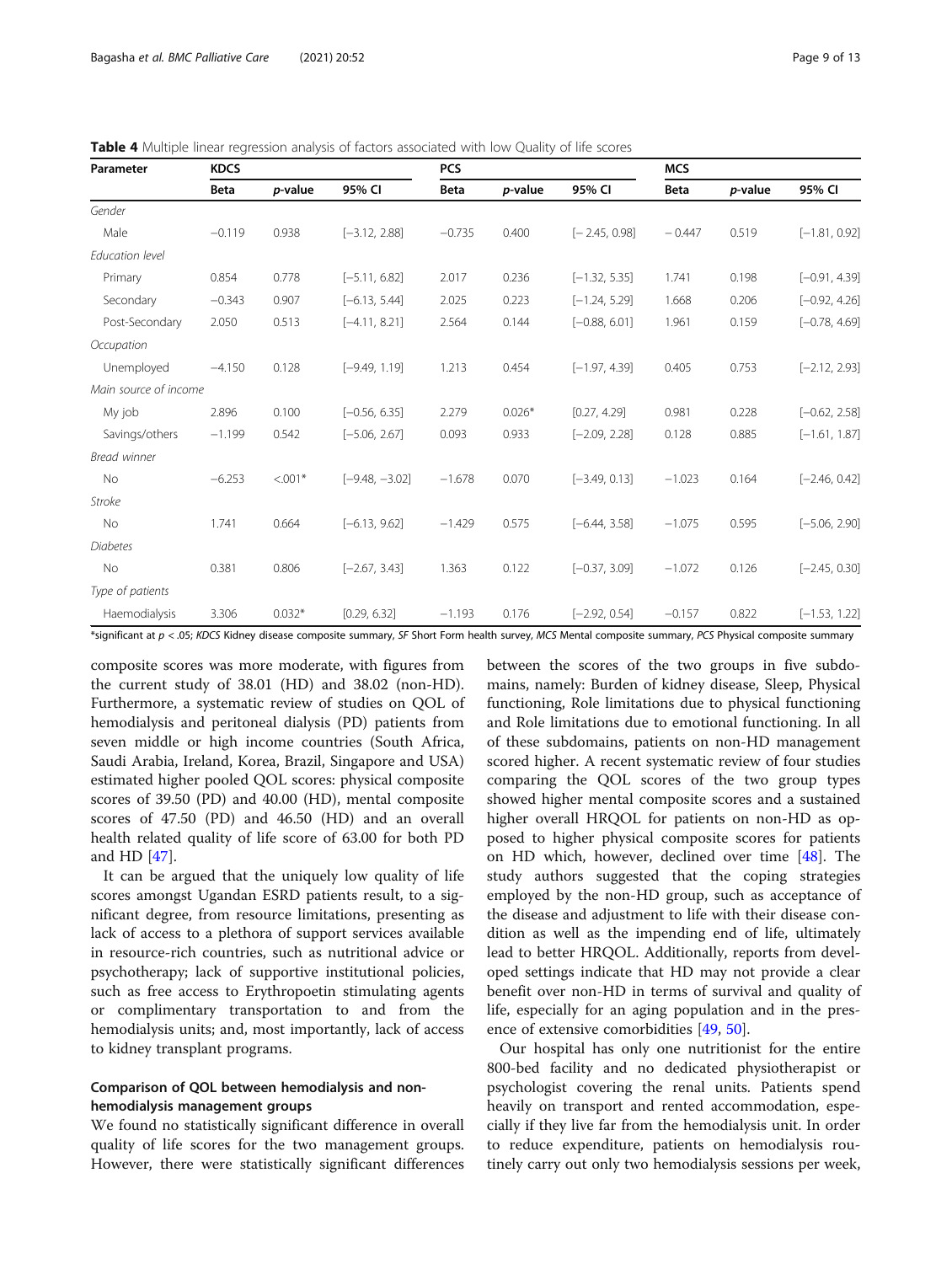while international standards stipulate a minimum of three sessions per week  $[51]$  $[51]$ . As a result, the clearance of uremic toxins can be inadequate, with implications for symptom burden and, in turn, quality of life, contributing to the minimal overall difference found between the QOL of patients on hemodialysis and those on non-HD. This too may contribute to the elimination of the physical health benefit of dialysis seen in other studies [[48\]](#page-12-0).

The lack of routine assessments of health-related quality of life in our setting may be a further factor explaining the low scores found. In the US, for example, patients receiving hemodialysis by the Centre for Medicare Services should be offered a mandatory routine HRQOL assessment within four months of dialysis initiation and thereafter annually or as necessitated after any significant life changing event [[52\]](#page-12-0). Studies from developed settings have shown improvements in quality of life in patients for whom exercise regimens or programs have been introduced into dialysis sessions, but this and other related interventions have to be triggered by routine assessment of baseline HRQOL [[53\]](#page-12-0). Routine assessment of depression is also potentially important for achieving improvements in health-related quality of life, as depression has been found to contribute to low mental composite scores and, in one study, to be associated with increased risk for death and hospitalization [\[54](#page-12-0), [55](#page-12-0)].

#### Factors associated with QOL scores

We found only three factors to be significantly associated with QOL scores: source of income, breadwinner status and management type. A patient's job being their main source of income was associated with a tendency towards higher QOL scores in the physical health domain. Hemodialysis management was associated with higher QOL scores and not being a breadwinner was associated with lower QOL scores, both observed only in the kidney disease principal domain. No factors were found to be significantly associated with scores for the mental health principal domain and/or overall QOL score.

Similarly to our findings, which suggest that a patient's job being their main source of income was associated with higher QOL scores, a Taiwanese multicenter study found that higher monthly income or health insurance were positively associated with health-related quality of life in hemodialysis patients [[56\]](#page-12-0). Studies from Nepal and South Africa have shown hemodialysis management to be associated with higher QOL scores in the physical health principal domain while we found it to be associated with higher QOL scores in the kidney disease domain [[57,](#page-12-0) [58\]](#page-12-0). This may be due to different degrees of physical symptom alleviation achieved by adequate vs. inadequate number of dialysis sessions.

#### Strengths and limitations

Our study has been the first to explore the quality of life of end stage renal disease patients in Uganda. It used an internationally validated and widely used instrument for assessing HRQOL in patients with ESRD, adding credibility to its findings and offering opportunities for comparisons with findings from other settings. The tool was translated into one of the local languages of Uganda, culturally adapted to the local setting and validated (paper in preparation). To our knowledge, this is also the study with the largest participant sample assessing quality of life in patients with ESRD in Sub-Saharan Africa. Sample sizes in other studies ranging from 22 to 202 participants, namely 22 in a study from Malawi [[59](#page-12-0)], 106 in a study from South Africa  $[60]$  $[60]$  and 202 from Ghana  $[12]$  $[12]$  $[12]$ .

Findings may have limited generalizability by virtue of being generated in a single centre. At the same time, this is the largest renal unit in the country and part of the national referral hospital, receiving patients from the whole of Uganda as well as neighbouring countries, such as the Democratic Republic of Congo, Rwanda and South Sudan. The hospital is also serving a significant refugee population from Ethiopia, Somalia, Burundi and the above neighbouring countries.

We found only three variables to be statistically significantly associated with quality of life – not being the breadwinner, hemodialysis treatment and patient's job as the main source of income – but the relationship was only limited to the kidney disease specific domain (the former two variables) and the physical health principal domain (the third variable). They had no significant association with overall QOL. It is possible that the pattern of scores we observed – too low across the board and thus lacking variety – has precluded the identification of valid risk factors. A different tool or method may be needed to trace risk factors in our particular setting.

As this was a baseline study, it is also possible that participants have not had enough time to adjust to their clinical diagnosis. The ongoing follow-up quantitative study and accompanying qualitative interviews will enable us to draw a more accurate picture of how patients adjust to their illness, what coping strategies they employ and, ultimately, what it is like to live with ESRD in Uganda.

#### Conclusion

Patients with ESRD in Uganda are younger than in developed countries, predominantly male, and have significantly compromised quality of life scores compared to those reported from other developed or developing settings. There was no significant difference in overall QOL scores between patients on hemodialysis in comparison to those on non-hemodialysis management. HD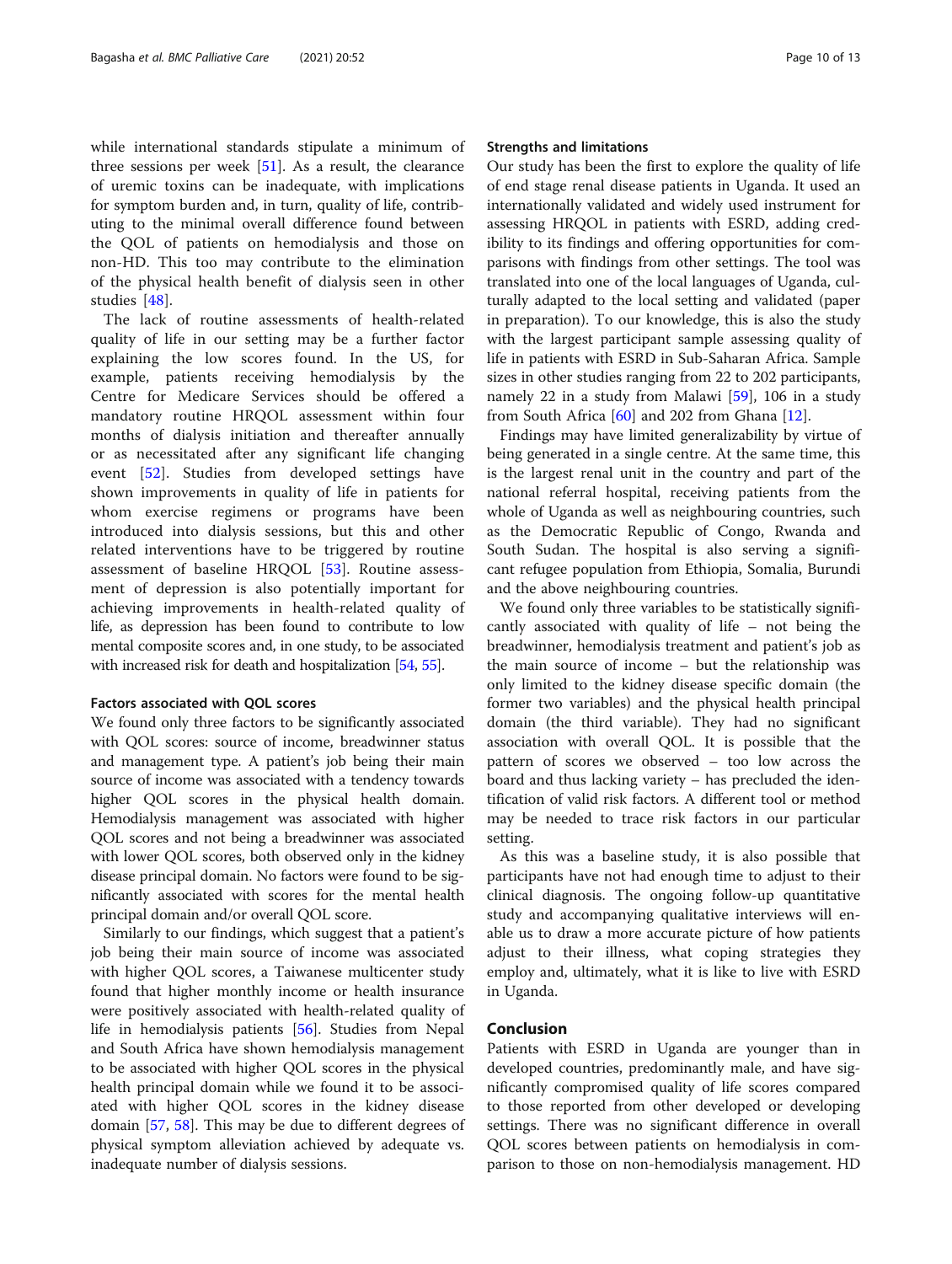<span id="page-10-0"></span>was positively associated with kidney disease composite scores but does not appear to improve the overall HRQOL of patients with ESRD in this setting. It is associated with an increased kidney disease burden, poor sleep, reduced physical functioning and role limitations due to changes in physical and emotional functioning.

#### Abbreviations

CKD: Chronic Kidney Disease; ESRD: End Stage Renal Disease; HD: Hemodialysis; KDQOL-SF: Kidney Disease Quality of Life short form; QOL: Quality of life

#### Acknowledgements

PB would like to acknowledge and appreciate, Prof. Robert C. Bollinger, Corinna Alberg and Harriet Nambooze for their individual contributions towards the development of this manuscript.

#### Authors' contributions

PB designed the study and drafted the first manuscript. MP, EN, EK, RK, ML and EM made substantial contribution to the study design and manuscript revisions. RN made substantial contribution to the statistical analysis and related revisions. All authors have read and approved this manuscript.

#### Funding

PB is a PH. D scholar supported by DELTAS Africa Initiative grant #DEL-15- 011 to THRiVE-2. The DELTAS Africa Initiative is an independent funding scheme of the African Academy of Sciences (AAS)'s Alliance for Accelerating Excellence in Science in Africa (AESA) and supported by the New Partnership for Africa's Development Planning and Coordinating Agency (NEPAD Agency) with funding from the Wellcome Trust grant # 107742/Z/15/Z and the UK government. The views expressed in this publication are those of the authors and not necessarily those of AAS, NEPAD Agency, Wellcome Trust or the UK government. The funding body approved the study but did not contribute to the design, development and ethical review of the study.

#### Availability of data and materials

The authors have full control over the primary data. As per the research ethics committee approval, this dataset is subject to ethical restrictions and local data protection regulations that do not allow publication of raw data. All relevant data for the conclusions are presented in the manuscript.

#### **Declarations**

#### Ethics approval and consent to participate

Ethics approval was provided for this study by the School of Medicine Research and Ethics Committee of Makerere University (#REC REF 2018–005) and Uganda National Council for Science and Technology (HS 2573). Administrative clearance was by Mulago Hospital Research and Ethics Review Committee (MHREC 1543). Written informed consent was obtained from every study participant after a detailed explanation of all information regarding the study and an opportunity to clarify all queries.

#### Consent for publication

Not Applicable.

#### Competing interests

The authors declare that they have no competing interests. None of the authors were paid to write this article by a pharmaceutical company or other agency.

#### Author details

<sup>1</sup>School of Medicine, Department of Internal medicine, Makerere University College of Health Sciences, P.O. Box 7072, Kampala, Uganda. <sup>2</sup>Makerere-Mulago Palliative Care Unit, Clinical Research Building, Mulago hospital site, P.O. Box 7072, Kampala, Uganda. <sup>3</sup>Baylor College of Medicine Children's Foundation Uganda, P. O Box 72052, New Mulago Road, Kampala, Uganda. <sup>4</sup>Cambridge Palliative and End of Life Care Research Group, Primary Care Unit, Department of Public Health and Primary Care, University of Cambridge, Cambridge, UK. <sup>5</sup>Cambridge Institute of Public Health, Forvie Site, Cambridge CB2 0SR, UK.

Received: 9 November 2020 Accepted: 15 March 2021 Published online: 01 April 2021

#### References

- 1. Group W. The World Health Organization quality of life assessment (WHOQOL): position paper from the World Health Organization. Soc Sci Med. 1995;41(10):1403–9.
- 2. Hedayati SS, Bosworth HB, Briley LP, Sloane RJ, Pieper CF, Kimmel PL, Szczech LA. Death or hospitalization of patients on chronic hemodialysis is associated with a physician-based diagnosis of depression. Kidney Int. 2008; 74(7):930–6. <https://doi.org/10.1038/ki.2008.311>.
- 3. Mapes DL, Lopes AA, Satayathum S, Mccullough KP, Goodkin DA, Locatelli F, Fukuhara S, Young EW, Kurokawa K, Saito A, Bommer J, Wolfe RA, Held PJ, Port FK. Health-related quality of life as a predictor of mortality and hospitalization: the Dialysis outcomes and practice patterns study (DOPPS). Kidney Int. 2003;64(1):339–49. [https://doi.org/1](https://doi.org/10.1046/j.1523-1755.2003.00072.x) [0.1046/j.1523-1755.2003.00072.x.](https://doi.org/10.1046/j.1523-1755.2003.00072.x)
- 4. Thong MS, Kaptein AA, Benyamini Y, Krediet RT, Boeschoten EW, Dekker FW, Netherlands Cooperative Study on the Adequacy of Dialysis (NECOSAD) Study Group. Association between a self-rated health question and mortality in young and old dialysis patients: a cohort study. Am J Kidney Dis. 2008;52(1):111–7. [https://doi.org/10.1053/j.ajkd.2008.04.001.](https://doi.org/10.1053/j.ajkd.2008.04.001)
- Xie Y, Bowe B, Mokdad AH, Xian H, Yan Y, Li T, Maddukuri G, Tsai CY, Floyd T, al-Aly Z. Analysis of the global burden of disease study highlights the global, regional, and national trends of chronic kidney disease epidemiology from 1990 to 2016. Kidney Int. 2018;94(3):567–81. [https://doi.](https://doi.org/10.1016/j.kint.2018.04.011) [org/10.1016/j.kint.2018.04.011](https://doi.org/10.1016/j.kint.2018.04.011).
- 6. Stanifer JW, Muiru A, Jafar TH, Patel UD. Chronic kidney disease in low- and middle-income countries. Nephrol Dial Transplant. 2016;31(6):868–74. <https://doi.org/10.1093/ndt/gfv466>.
- 7. Okunola O, Akinsola A, Ayodele O. Kidney diseases in Africa: aetiological considerations, peculiarities and burden. Afr J Med Med Sci. 2012;41(2): 119–33.
- 8. Bikbov B, Purcell CA, Levey AS, Smith M, Abdoli A, Abebe M, Adebayo OM, Afarideh M, Agarwal SK, Agudelo-Botero M, Ahmadian E, al-Aly Z, Alipour V, Almasi-Hashiani A, al-Raddadi RM, Alvis-Guzman N, Amini S, Andrei T, Andrei CL, Andualem Z, Anjomshoa M, Arabloo J, Ashagre AF, Asmelash D, Ataro Z, Atout MM'W, Ayanore MA, Badawi A, Bakhtiari A, Ballew SH, Balouchi A, Banach M, Barquera S, Basu S, Bayih MT, Bedi N, Bello AK, Bensenor IM, Bijani A, Boloor A, Borzì AM, Cámera LA, Carrero JJ, Carvalho F, Castro F, Catalá-López F, Chang AR, Chin KL, Chung SC, Cirillo M, Cousin E, Dandona L, Dandona R, Daryani A, Das Gupta R, Demeke FM, Demoz GT, Desta DM, Do HP, Duncan BB, Eftekhari A, Esteghamati A, Fatima SS, Fernandes JC, Fernandes E, Fischer F, Freitas M, Gad MM, Gebremeskel GG, Gebresillassie BM, Geta B, Ghafourifard M, Ghajar A, Ghith N, Gill PS, Ginawi IA, Gupta R, Hafezi-Nejad N, Haj-Mirzaian A, Haj-Mirzaian A, Hariyani N, Hasan M, Hasankhani M, Hasanzadeh A, Hassen HY, Hay SI, Heidari B, Herteliu C, Hoang CL, Hosseini M, Hostiuc M, Irvani SSN, Islam SMS, Jafari Balalami N, James SL, Jassal SK, Jha V, Jonas JB, Joukar F, Jozwiak JJ, Kabir A, Kahsay A, Kasaeian A, Kassa TD, Kassaye HG, Khader YS, Khalilov R, Khan EA, Khan MS, Khang YH, Kisa A, Kovesdy CP, Kuate Defo B, Kumar GA, Larsson AO, Lim LL, Lopez AD, Lotufo PA, Majeed A, Malekzadeh R, März W, Masaka A, Meheretu HAA, Miazgowski T, Mirica A, Mirrakhimov EM, Mithra P, Moazen B, Mohammad DK, Mohammadpourhodki R, Mohammed S, Mokdad AH, Morales L, Moreno Velasquez I, Mousavi SM, Mukhopadhyay S, Nachega JB, Nadkarni GN, Nansseu JR, Natarajan G, Nazari J, Neal B, Negoi RI, Nguyen CT, Nikbakhsh R, Noubiap JJ, Nowak C, Olagunju AT, Ortiz A, Owolabi MO, Palladino R, Pathak M, Poustchi H, Prakash S, Prasad N, Rafiei A, Raju SB, Ramezanzadeh K, Rawaf S, Rawaf DL, Rawal L, Reiner RC Jr, Rezapour A, Ribeiro DC, Roever L, Rothenbacher D, Rwegerera GM, Saadatagah S, Safari S, Sahle BW, Salem H, Sanabria J, Santos IS, Sarveazad A, Sawhney M, Schaeffner E, Schmidt MI, Schutte AE, Sepanlou SG, Shaikh MA, Sharafi Z, Sharif M, Sharifi A, Silva DAS, Singh JA, Singh NP, Sisay MMM, Soheili A, Sutradhar I, Teklehaimanot BF, Tesfay B, Teshome GF, Thakur JS, Tonelli M, Tran KB, Tran BX, Tran Ngoc C, Ullah I, Valdez PR, Varughese S, Vos T, Vu LG, Waheed Y, Werdecker A, Wolde HF, Wondmieneh AB, Wulf Hanson S, Yamada T, Yeshaw Y, Yonemoto N, Yusefzadeh H, Zaidi Z, Zaki L, Zaman SB, Zamora N, Zarghi A, Zewdie KA, Ärnlöv J, Coresh J, Perico N, Remuzzi G, Murray CJL, Vos T. Global, regional, and national burden of chronic kidney disease, 1990–2017: a systematic analysis for the global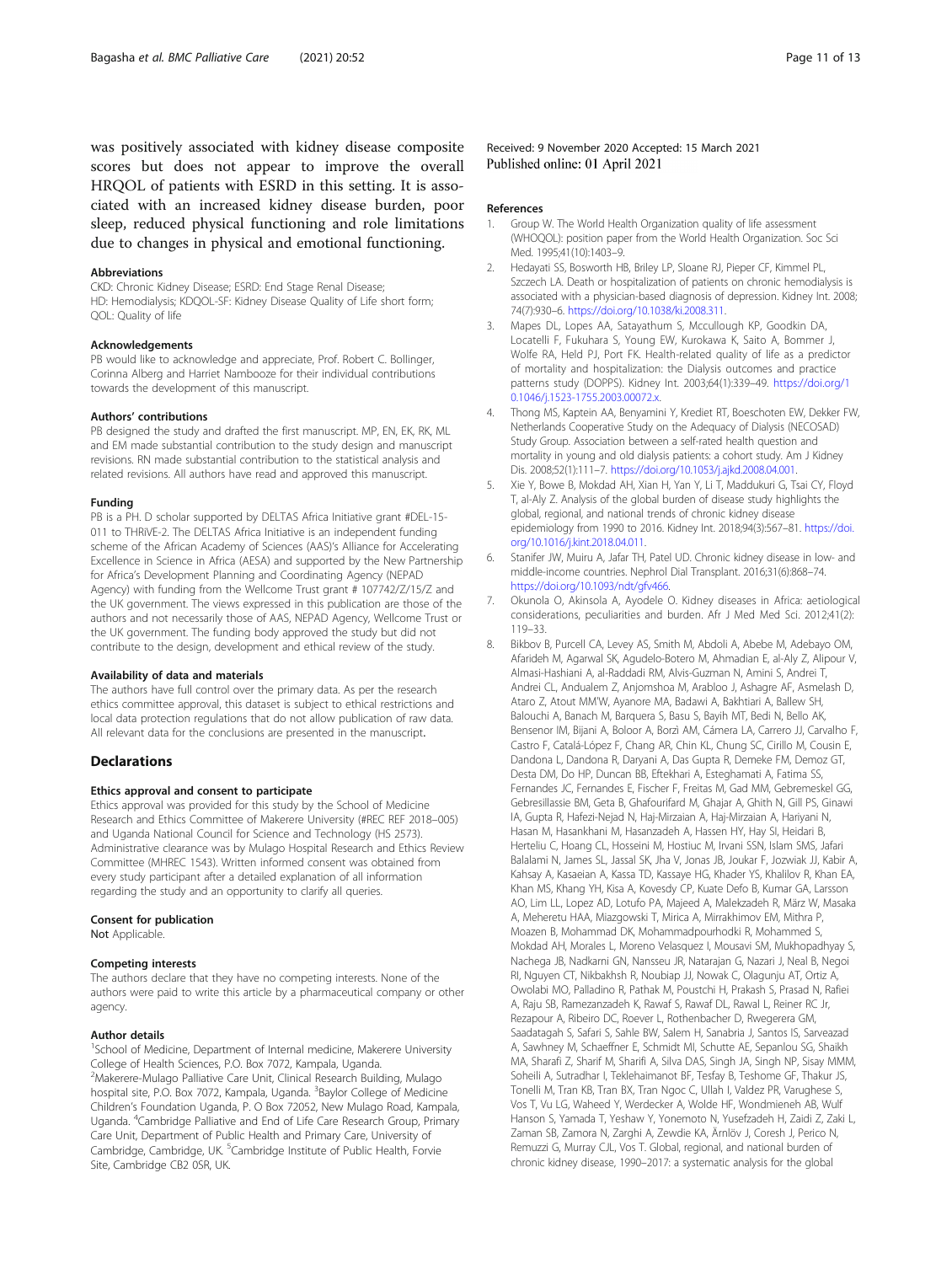<span id="page-11-0"></span>burden of disease study 2017. Lancet. 2020;395(10225):709–33. [https://doi.](https://doi.org/10.1016/S0140-6736(20)30045-3) [org/10.1016/S0140-6736\(20\)30045-3.](https://doi.org/10.1016/S0140-6736(20)30045-3)

- 9. Cameron J, Turner D, Ogg C, Chantler C, Williams D. The long-term prognosis of patients with focal segmental glomerulosclerosis. Clin Nephrol. 1978;10(6):213–8.
- 10. Levey AS, De Jong PE, Coresh J, Nahas ME, Astor BC, Matsushita K, et al. The definition, classification, and prognosis of chronic kidney disease: a KDIGO controversies conference report. Kidney Int. 2011;80(1):17–28. [https://doi.](https://doi.org/10.1038/ki.2010.483) [org/10.1038/ki.2010.483.](https://doi.org/10.1038/ki.2010.483)
- 11. Ricardo AC, Anderson CA, Yang W, Zhang X, Fischer MJ, Dember LM, Fink JC, Frydrych A, Jensvold NG, Lustigova E, Nessel LC, Porter AC, Rahman M, Wright Nunes JA, Daviglus ML, Lash JP, Appel LJ, Feldman HI, Go AS, He J, Kusek JW, Lash JP, Ojo A, Rahman M, Townsend RR. Healthy lifestyle and risk of kidney disease progression, atherosclerotic events, and death in CKD: findings from the chronic renal insufficiency cohort (CRIC) study. Am J Kidney Dis. 2015;65(3):412–24. [https://doi.org/10.1053/j.ajkd.2014.09.016.](https://doi.org/10.1053/j.ajkd.2014.09.016)
- 12. Tannor EK, Norman BR, Adusei KK, Sarfo FS, Davids MR, Bedu-Addo G. Quality of life among patients with moderate to advanced chronic kidney disease in Ghana-a single Centre study. BMC Nephrol. 2019;20(1):122. [https://doi.org/10.1186/s12882-019-1316-z.](https://doi.org/10.1186/s12882-019-1316-z)
- 13. Ahmed SM, Tomson G, Petzold M, Kabir ZN. Socioeconomic status overrides age and gender in determining health-seeking behaviour in rural Bangladesh. Bull World Health Organ. 2005;83(2):109–17.
- 14. Lucas GM, Clarke W, Kagaayi J, Atta MG, Fine DM, Laeyendecker O, Serwadda D, Chen M, Wawer MJ, Gray RH. Decreased kidney function in a community-based cohort of HIV-infected and HIV-negative individuals in Rakai, Uganda. J Acquir Immune Defic Syndr. 2010;55(4):491–4. [https://doi.](https://doi.org/10.1097/QAI.0b013e3181e8d5a8) [org/10.1097/QAI.0b013e3181e8d5a8.](https://doi.org/10.1097/QAI.0b013e3181e8d5a8)
- 15. Kalyesubula R, Nankabirwa JI, Ssinabulya I, Siddharthan T, Kayima J, Nakibuuka J, Salata RA, Mondo C, Kamya MR, Hricik D. Kidney disease in Uganda: a community based study. BMC Nephrol. 2017;18(1):116. [https://](https://doi.org/10.1186/s12882-017-0521-x) [doi.org/10.1186/s12882-017-0521-x](https://doi.org/10.1186/s12882-017-0521-x).
- 16. Babua C, Kalyesubula R, Okello E, Kakande B, Sebatta E, Mungoma M, Mondo CK. Cardiovascular risk factors among patients with chronic kidney disease attending a tertiary hospital in Uganda. Cardiovascular journal of Africa. 2015;26(4):177–80. <https://doi.org/10.5830/CVJA-2015-045>.
- 17. Zouari L, Omri S, Turki S, Maalej M, Charfi N, Ben JT, et al. Quality of life in chronic hemodialysis patients: about 71 cases. Tunis Med. 2016;94(1):40–5.
- 18. Yong D, Kwok A, Wong D, Suen M, Chen W, Tse D. Symptom burden and quality of life in end-stage renal disease: a study of 179 patients on dialysis and palliative care. Palliat Med. 2009;23(2):111–9. [https://doi.org/10.1177/02](https://doi.org/10.1177/0269216308101099) [69216308101099](https://doi.org/10.1177/0269216308101099).
- 19. Levin A, Stevens PE, Bilous RW, Coresh J, De Francisco AL, De Jong PE, et al. Kidney disease: improving global outcomes (KDIGO) CKD work group. KDIGO 2012 clinical practice guideline for the evaluation and management of chronic kidney disease. Kidney Int Suppl. 2013;3(1):1–150.
- 20. Tonelli M, Wiebe N, Knoll G, Bello A, Browne S, Jadhav D, Klarenbach S, Gill J. Systematic review: kidney transplantation compared with dialysis in clinically relevant outcomes. Am J Transplant. 2011;11(10):2093–109. [https://](https://doi.org/10.1111/j.1600-6143.2011.03686.x) [doi.org/10.1111/j.1600-6143.2011.03686.x.](https://doi.org/10.1111/j.1600-6143.2011.03686.x)
- 21. Arefzadeh A, Lessanpezeshki M, Seifi S. The cost of hemodialysis in Iran. Saudi Journal of Kidney Diseases and Transplantation. 2009;20(2):307–11.
- 22. Ijeoma CK, Ulasi II, Kalu A. Cost implications of treatment of end stage renal disease in Nigeria. Int J Med Health Dev. 1998;3(2):95.
- 23. Knaul FM, Farmer PE, Krakauer EL, De Lima L, Bhadelia A, Kwete XJ, et al. Alleviating the access abyss in palliative care and pain relief—an imperative of universal health coverage: the lancet commission report. Lancet. 2018; 391(10128):1391–454. [https://doi.org/10.1016/S0140-6736\(17\)32513-8.](https://doi.org/10.1016/S0140-6736(17)32513-8)
- 24. Jagwe JG, Barnard D. The introduction of palliative care in Uganda. J Palliat Med. 2002;5(1):159–63. [https://doi.org/10.1089/10966210252785141.](https://doi.org/10.1089/10966210252785141)
- 25. Murtagh FE, Addington-Hall JM, Edmonds PM, Donohoe P, Carey I, Jenkins K, et al. Symptoms in advanced renal disease: a cross-sectional survey of symptom prevalence in stage 5 chronic kidney disease managed without dialysis. J Palliat Med. 2007;10(6):1266–76. [https://doi.](https://doi.org/10.1089/jpm.2007.0017) [org/10.1089/jpm.2007.0017](https://doi.org/10.1089/jpm.2007.0017).
- 26. Bagasha P, Leng M, Katabira E, Petrova M. Health-related quality of life, palliative care needs and 12-month survival among patients with end stage renal disease in Uganda: protocol for a mixed methods longitudinal study. BMC Nephrol. 2020;21(1):1–13.
- 27. Hazra A, Gogtay N. Biostatistics series module 5: determining sample size. Indian J Dermatol. 2016;61(5):496–504. [https://doi.org/10.4103/0019-](https://doi.org/10.4103/0019-5154.190119) [5154.190119](https://doi.org/10.4103/0019-5154.190119).
- 28. Hays RD, Kallich JD, Mapes DL, Coons SJ, Amin N, Carter WB, et al. Kidney Disease Quality of Life Short Form (KDQOL-SF), Version 1.3: a manual for use and scoring. Santa Monica, CA: Rand; 1997. p. 39.
- Abd ElHafeez S, Sallam SA, Gad ZM, Zoccali C, Torino C, Tripepi G, et al. Cultural adaptation and validation of the "Kidney Disease and Quality of Life-Short Form (KDQOL-SF™) version 1.3" questionnaire in Egypt. BMC nephrol. 2012;13(1):170.
- 30. Bouidida B, Rhou H, Ezaitouni F, Ouzeddoun N, Bayahia R, Elhajji K, et al. Translation, Cultural Adaptation and Validation of the Kidney Disease Quality of Life–Short Form 1.3 in an African Country. In Transplantation proceedings. 2014;46(5):1295–301. Elsevier.
- 31. Mateti UV, Nagappa AN, Attur RP, Nagaraju SP, Mayya SS, Balkrishnan R. Cross-cultural adaptation, validation and reliability of the south Indian (Kannada) version of the kidney disease and quality of life (KDQOL-36) instrument. Saudi J Kidney Dis Transplant. 2015;26(6):1246–52. [https://doi.](https://doi.org/10.4103/1319-2442.168662) [org/10.4103/1319-2442.168662](https://doi.org/10.4103/1319-2442.168662).
- 32. Corporation R. [https://www.rand.org/health/surveys\\_tools/about\\_transla](https://www.rand.org/health/surveys_tools/about_translations.html) [tions.html.](https://www.rand.org/health/surveys_tools/about_translations.html) 1995. Accessed 20 June 2020.
- 33. Lauritsen J, Bruus M. EpiData entry (version 3.1). Odense, Denmark: Data management and basic statistical analysis system The Epi-Data Association; 2006.
- 34. StataCorp L. Stata 12.0. Statistics/data. Analysis. 2011;4905.
- 35. Manavalan M, Majumdar A, Kumar KH, Priyamvada P. Assessment of healthrelated quality of life and its determinants in patients with chronic kidney disease. Indian J Nephrol. 2017;27(1):37–43. [https://doi.org/10.4103/0971-4](https://doi.org/10.4103/0971-4065.179205) [065.179205.](https://doi.org/10.4103/0971-4065.179205)
- 36. Stansfeld S, Roberts R, Foot S. Assessing the validity of the SF-36 General Health Survey. Quality of Life Res. 1997;6(3):0.
- 37. Ware JE Jr, Gandek B. Overview of the SF-36 health survey and the international quality of life assessment (IQOLA) project. J Clin Epidemiol. 1998;51(11):903–12. [https://doi.org/10.1016/S0895-4356\(98\)00081-X](https://doi.org/10.1016/S0895-4356(98)00081-X).
- 38. Fisher RA. Methods for research workers; 1950.
- 39. Amoako YA, Laryea DO, Bedu-Addo G, Andoh H, Awuku YA. Clinical and demographic characteristics of chronic kidney disease patients in a tertiary facility in Ghana. Pan Afr med j. 2014;18. [https://doi.org/10.11604/pamj.2](https://doi.org/10.11604/pamj.2014.18.274.4192) [014.18.274.4192](https://doi.org/10.11604/pamj.2014.18.274.4192).
- 40. Ulasi II, Ijoma CK. The enormity of chronic kidney disease in Nigeria: the situation in a teaching hospital in south-East Nigeria. J Trop Med. 2010;2010: 1–6. <https://doi.org/10.1155/2010/501957>.
- 41. Verberne WR, Dijkers J, Kelder JC, Geers AB, Jellema WT, Vincent HH, et al. Value-based evaluation of dialysis versus conservative care in older patients with advanced chronic kidney disease: a cohort study. BMC Nephrol. 2018; 19(1):205. [https://doi.org/10.1186/s12882-018-1004-4.](https://doi.org/10.1186/s12882-018-1004-4)
- 42. Espina C, McKenzie F, dos-Santosdos-Silva I. Delayed presentation and diagnosis of breast cancer in African women: a systematic review. Ann Epidemiol. 2017;27(10):659–71 e7.
- 43. Bradshaw C, Gracious N, Narayanan R, Narayanan S, Safeer M, Nair GM, Murlidharan P, Sundaresan A, Retnaraj Santhi S, Prabhakaran D, Kurella Tamura M, Jha V, Chertow GM, Jeemon P, Anand S. Paying for hemodialysis in Kerala, India: a description of household financial hardship in the context of medical subsidy. Kidney Int Rep. 2019;4(3):390–8. [https://doi.org/10.1016/j.](https://doi.org/10.1016/j.ekir.2018.12.007) [ekir.2018.12.007.](https://doi.org/10.1016/j.ekir.2018.12.007)
- 44. Ashuntantang G, Osafo C, Olowu WA, Arogundade F, Niang A, Porter J, Naicker S, Luyckx VA. Outcomes in adults and children with end-stage kidney disease requiring dialysis in sub-Saharan Africa: a systematic review. Lancet Glob Health. 2017;5(4):e408–e17. [https://doi.org/10.1016/S2214-1](https://doi.org/10.1016/S2214-109X(17)30057-8) [09X\(17\)30057-8.](https://doi.org/10.1016/S2214-109X(17)30057-8)
- 45. Dodd R, Palagyi A, Guild L, Jha V, Jan S. The impact of out-of-pocket costs on treatment commencement and adherence in chronic kidney disease: a systematic review. Health Policy Plan. 2018;33(9):1047–54. [https://doi.org/1](https://doi.org/10.1093/heapol/czy081) [0.1093/heapol/czy081.](https://doi.org/10.1093/heapol/czy081)
- 46. Jha V, Garcia-Garcia G, Iseki K, Li Z, Naicker S, Plattner B, Saran R, Wang AYM, Yang CW. Chronic kidney disease: global dimension and perspectives. Lancet. 2013;382(9888):260–72. [https://doi.org/10.1016/S014](https://doi.org/10.1016/S0140-6736(13)60687-X) [0-6736\(13\)60687-X.](https://doi.org/10.1016/S0140-6736(13)60687-X)
- 47. Zazzeroni L, Pasquinelli G, Nanni E, Cremonini V, Rubbi I. Comparison of quality of life in patients undergoing hemodialysis and peritoneal dialysis: a